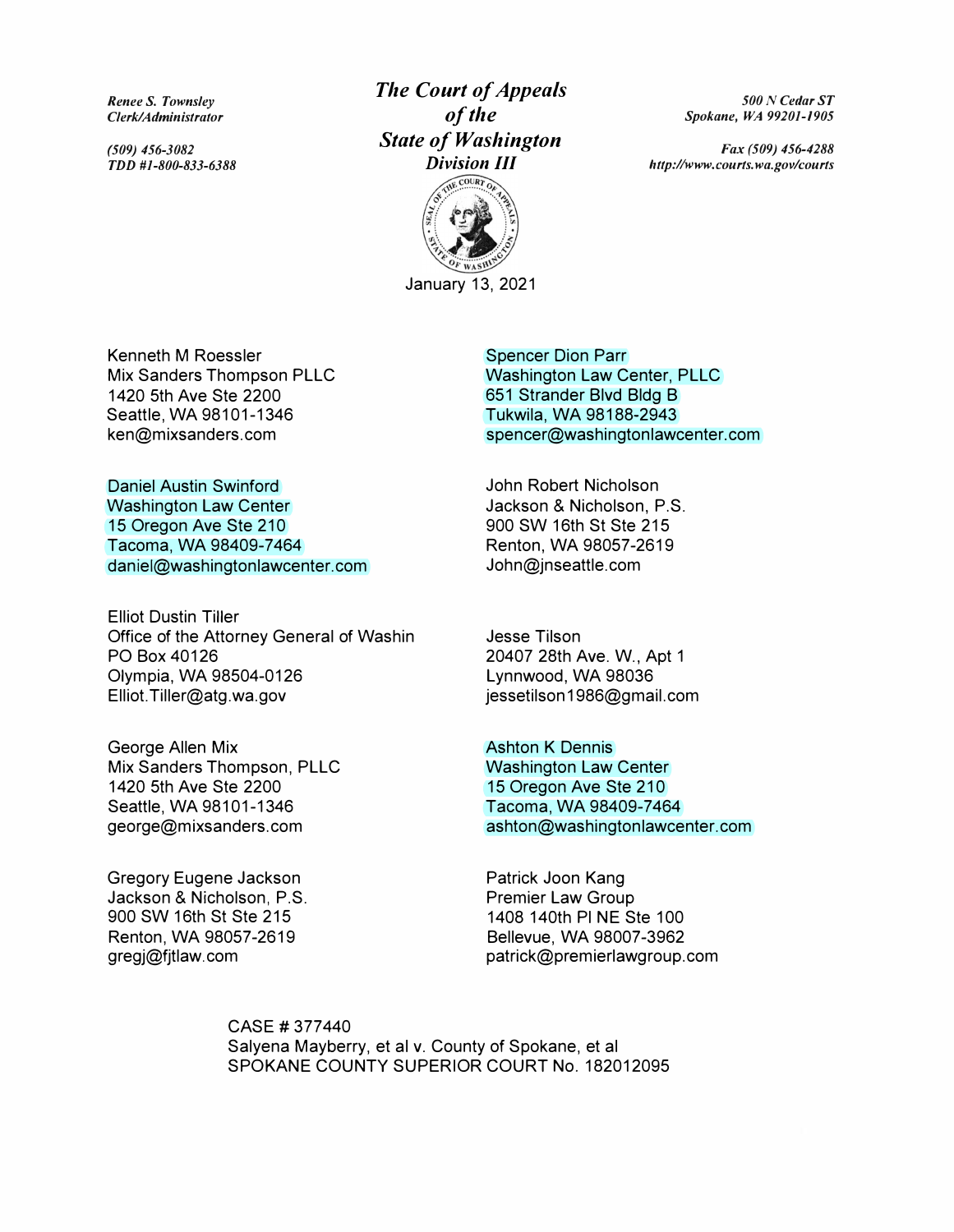No. 377440 Page Two January 13, 2021

Counsel:

Enclosed is your copy of the Commissioner's Ruling, which was filed by this Court today.

If objections to the ruling are to be considered (RAP 17. 7), they must be made by way of a Motion to Modify filed in this Court within 30 days from the date of this ruling, **February 12, 2021.** The answer, if any, to a Motion to Modify will be due **10 days** after the motion is served on the answering party. The moving party may submit a written reply to the answer to the motion to modify no later than **3 days** (excludes Saturdays, Sundays, and legal holidays) after the answer is served on the moving party. RAP 17.4(e)

Please file the original; serve a copy upon the opposing attorney and file proof of such service with this office.

If a motion to modify is not timely filed, appellate review is terminated.

Sincerely,

Synce & Journaley

Renee S. Townsley Clerk/Administrator

RST:bar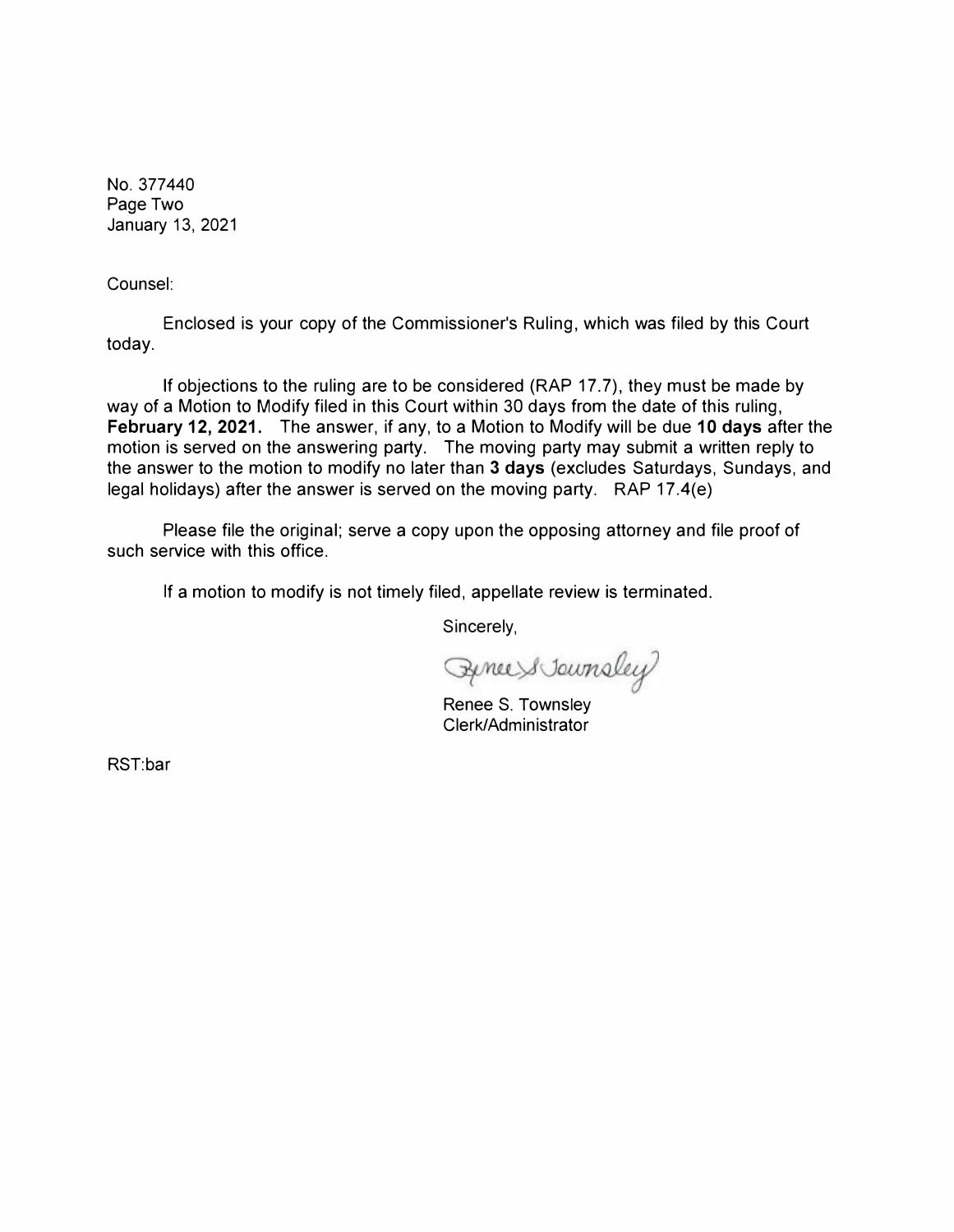# **mbc QCourt of �ppcals of tbe \$>late of Wagbington 71Bibigion 111**

**FILED**  Jan **13, 2021**  Court of Appeals Division Ill State of Washington

SALENYA MAYBERRY, individually ) and on behalf of her son MYKA ) TILSON; JESSE TILSON, individually, ) WENDI MAYBERRY, as parent and, guardian of TAKOTAH MAYBERRY, ) a minor child, Respondents, ) ) No. 37744-0-III v. **(a)**  $\sim$  **COMMISSIONER'S RULING** ) CITY OF SPOKANE VALLEY, STATE) OF WASHINGTON DEPARTMENT OF TRANSPORTATION, ) Appellants. ) \_\_\_\_\_\_\_\_\_ )

This matter is before the Court on the City of Spokane Valley's ("City") and Washington Department of Transportation's ("WSDOT") motions for discretionary review of the Spokane Superior court's order denying their motions for summary judgment. In that order, the superior court refused to dismiss Respondents Salenya Mayberry, Myka Tilson, Jesse Tilson, Wendi Mayberry, and Takotah Mayberry (hereinafter "Respondents") claims against the City and WSDOT stemming from a single-vehicle accident that occurred in April 2017.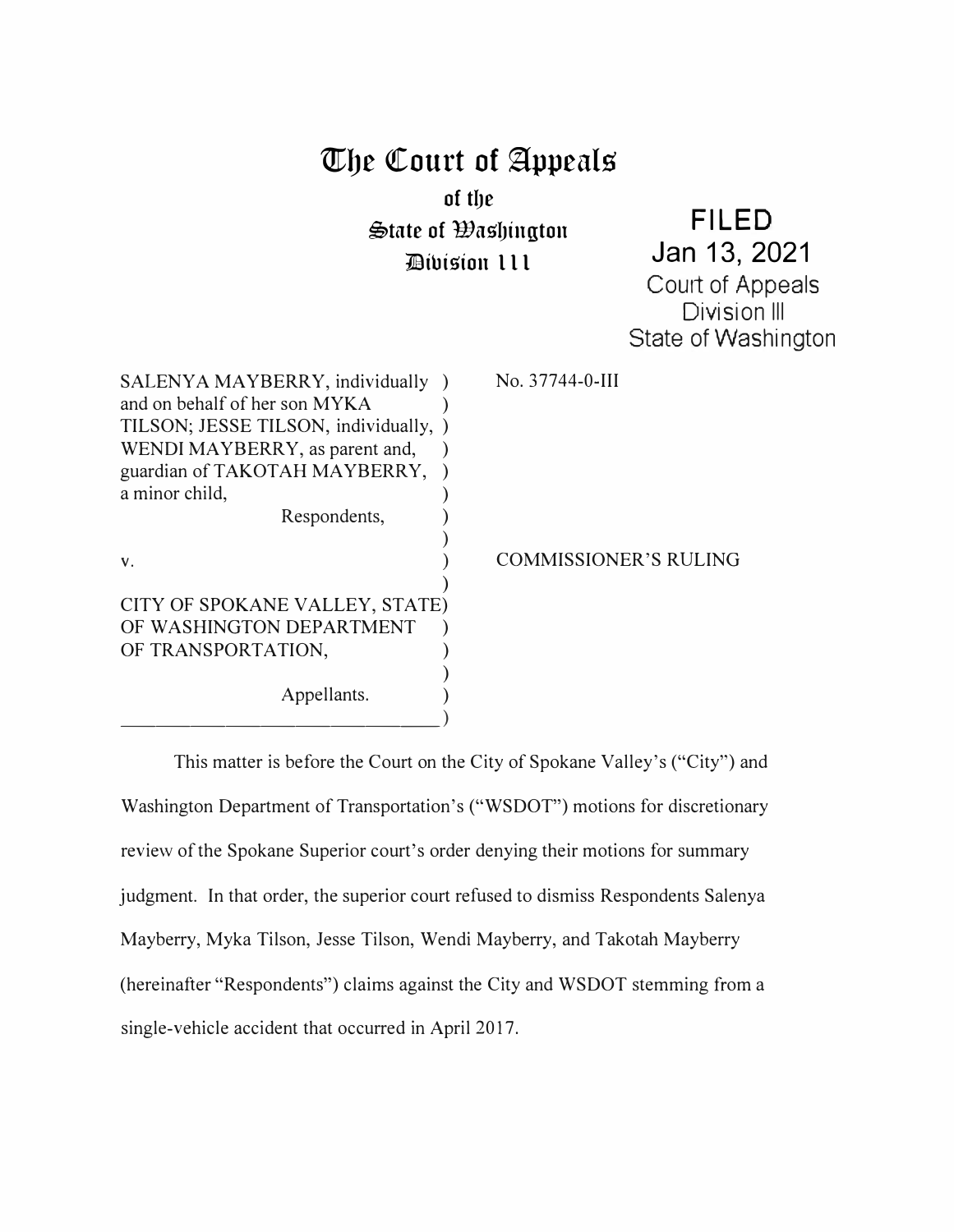In the accident, nineteen-year old Autumn Solomon was driving a Mitsubishi Mirage with four juveniles as passengers. Sometime after 11 p.m., Solomon decided to take the Barker Road exit off Interstate-90 and turned onto East Cataldo Avenue, which is a two-lane divided road that extends from North Barker Road. A driver proceeding through the traffic light from North Barker Road onto East Cataldo A venue must travel a short distance south before the road curves approximately 130 degrees, after which the road proceeds east and runs parallel to Interstate 90. There is a double-yellow line beginning at the intersection and proceeding beyond the curve. There is a concrete barrier and a dirt berm located to the west of the curved portion of East Cataldo Avenue, and at the opposite end of the road, East Cataldo terminates in a dead-end.

East Cataldo A venue is owned by the City, which began operating the road in 2003. WSDOT owns the adjacent property. The evidence presented at summary judgment indicated that a WSDOT tenant had placed the dirt berm along the curve in the road sometime in 2005 or 2006, and that WSDOT had installed the concrete barriers in 2013 to prevent individuals from parking on that area. The dirt berm and barriers were located in the City's right-of-way, approximately 11 feet from the road. There were no signs warning about the curve, nor were there any markings on the berm or barrier.

A motorist travelling east on East Cataldo, as Solomon did, passes a sign indicating that the speed limit is 25 miles per hour. Solomon did not recall seeing the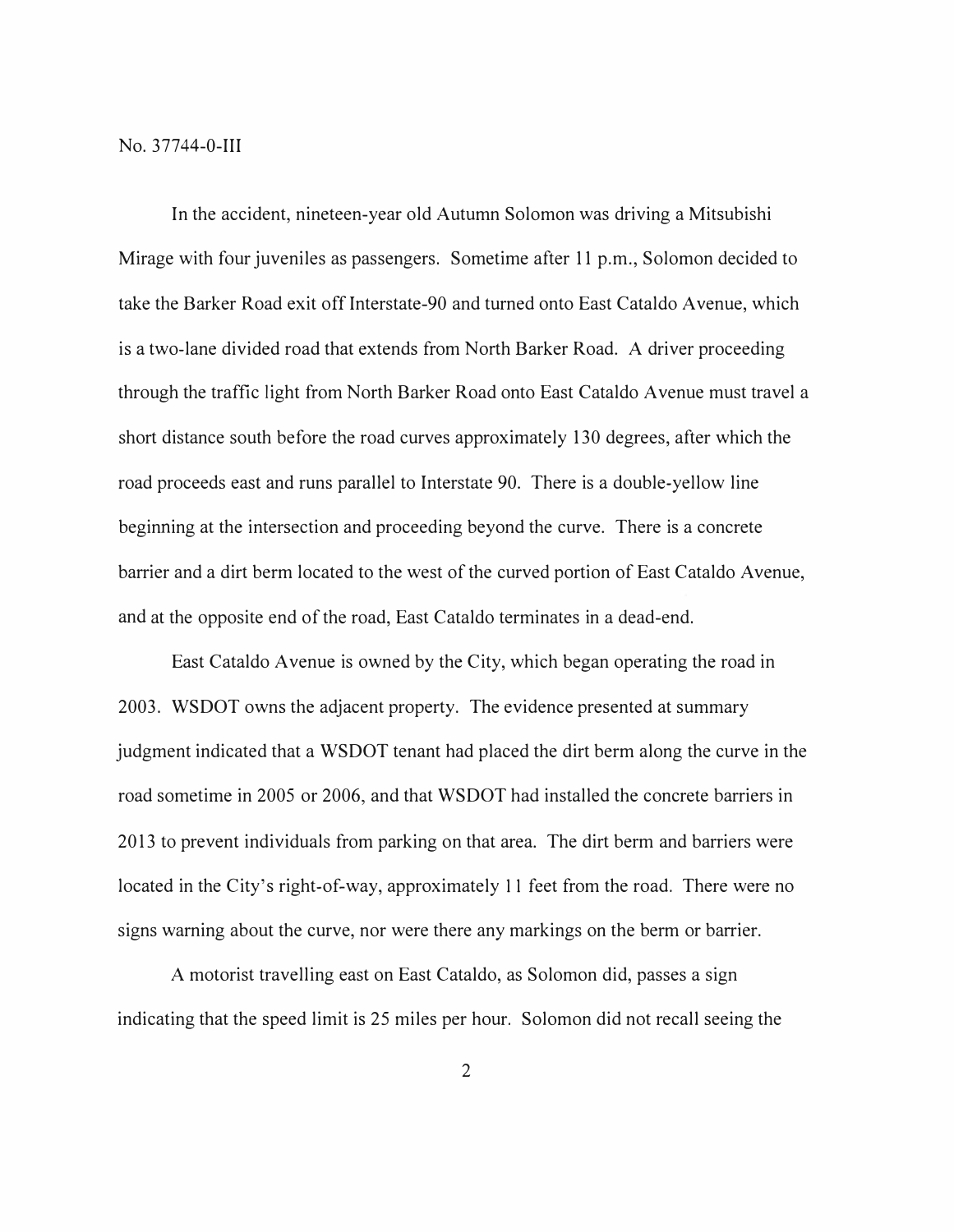No. 37744-0-111

sign but did not dispute its existence. When Solomon realized East Cataldo was a deadend, she made a U-turn to travel back to Interstate 90. While traveling west, Solomon failed to negotiate the curve on East Cataldo. Her vehicle crossed over the double-yellow centerline, impacted the concrete barrier and berm located on the opposite side of the road, rolled over, and crashed on the adjacent property. Solomon was estimated to be traveling between 56 to 70 miles per hour at the time of the accident. Solomon was charged and pleaded guilty to three counts of felony vehicular assault, one count for each of the passengers who were injured.

The injured passengers (Respondents) filed an action that included claims for negligence against the City and WSDOT. Each entity filed a motion for summary judgment, both alleging that there was no genuine issue of material fact that neither entity owed a duty, or breached any duty, to the Respondents, and that neither entity's alleged breach was a proximate cause of the passengers' injuries. Both the City and WSDOT and the Respondents presented testimony from various expert witnesses in support of their respective positions.

The superior court denied both the City and WSDOT's motions, holding that genuine issues of material fact precluded summary judgment as to both defendants. The court provided a thorough oral ruling, stating in part:

My review of the facts indicate that the Jersey barriers or types of barriers were transitioned in and out by the State of Washington over the course of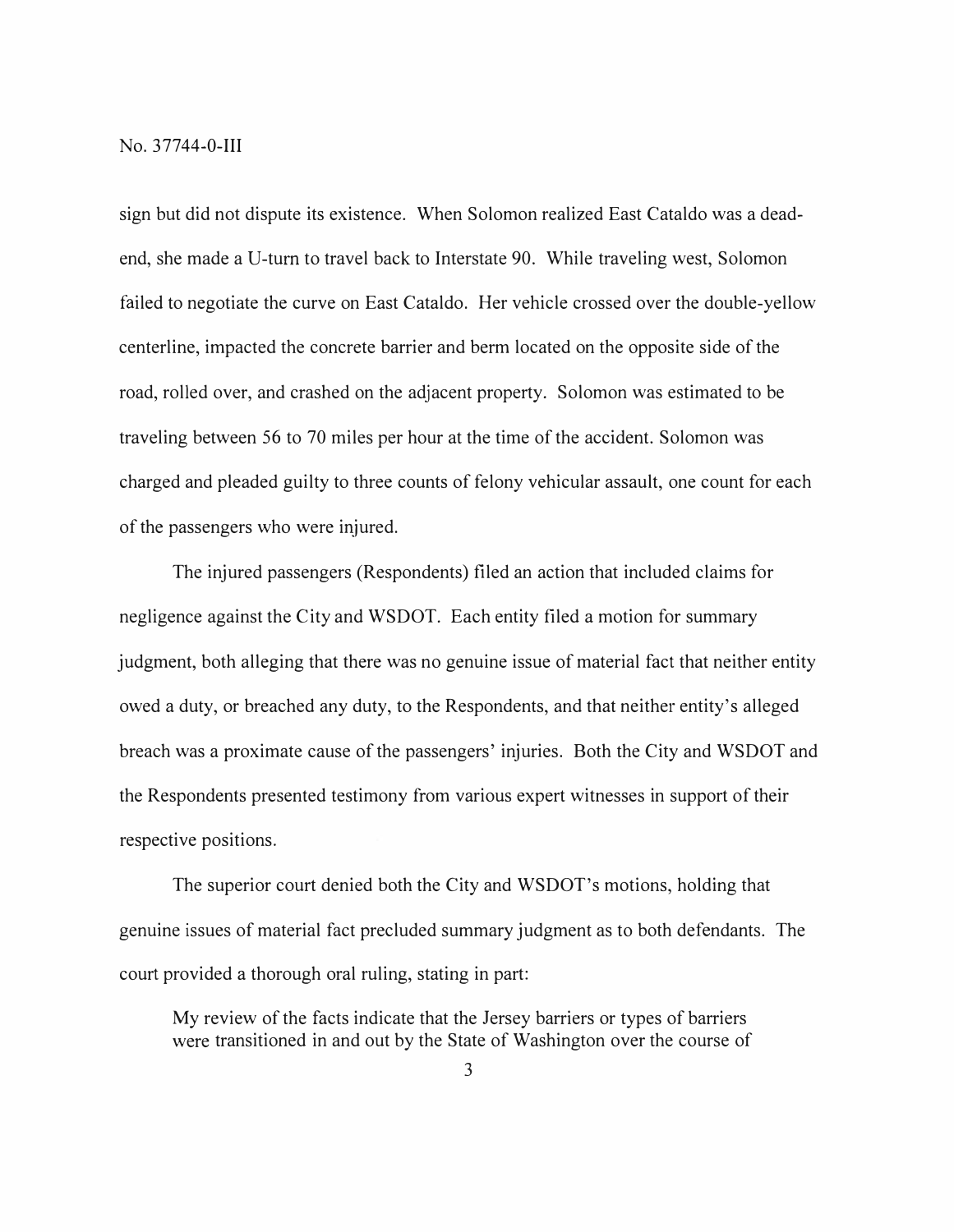years, and that the dirt berm itself was created by one of the former tenants of the Department of Transportation. The request for -- or the requirement for notice requires that it be either actual or constructive notice. There's no evidence in this record that there was actual notice to the city of the -- or the state for that matter, of the barriers or the berm being a problem. So it comes down to whether there is evidence of constructive notice.

In addition to being on constructive notice from perhaps police reports of accidents that the city must be aware of, constructive notice can come from the lapse of time, a lapse of time where a dangerous condition is permitted to continue long enough to be able to say that the city ought to have known about the condition. This comes from the *Niebarger* case. Plaintiffs argue that the prior accidents at the curve or on that road are constructive notice to the city.

.<br>Grafs

However, there has been argument made through the expert declarations that are attached here, including Mr. Rickman's, that the city has owned the road for quite some time and should have known that the barrier and berms were there creating an unusual condition. Solomon's expert testifies that the AASHTO barrier recommendations are based on a premise that the barrier should generally be installed if it reduces the severity of potential crashes. The opinion is that the barrier increased the severity of potential crashes making it an unusual hazard.

The barrier at the scene under the control of the -- has been under the control of the state, and with the knowledge of the city since approximately 2013 by my review of the evidence. It can be considered an unusual hazard. It is the opinion of the expert that it is not placed there to mitigate accidents and creates a dispute in fact as to that constructive notice.  $\cdots$ 

The briefing argues obviously this goes beyond negligence to recklessness. But the case law would also support the fact that just because the defendant is speeding or driving in a negligent manner, *Keller* makes it clear that liability isn't limited, nor is this type of driving automatically not considered ordinary travel. To me, that makes a dispute in fact as to whether her driving, whether negligent or reckless, is within ordinary travel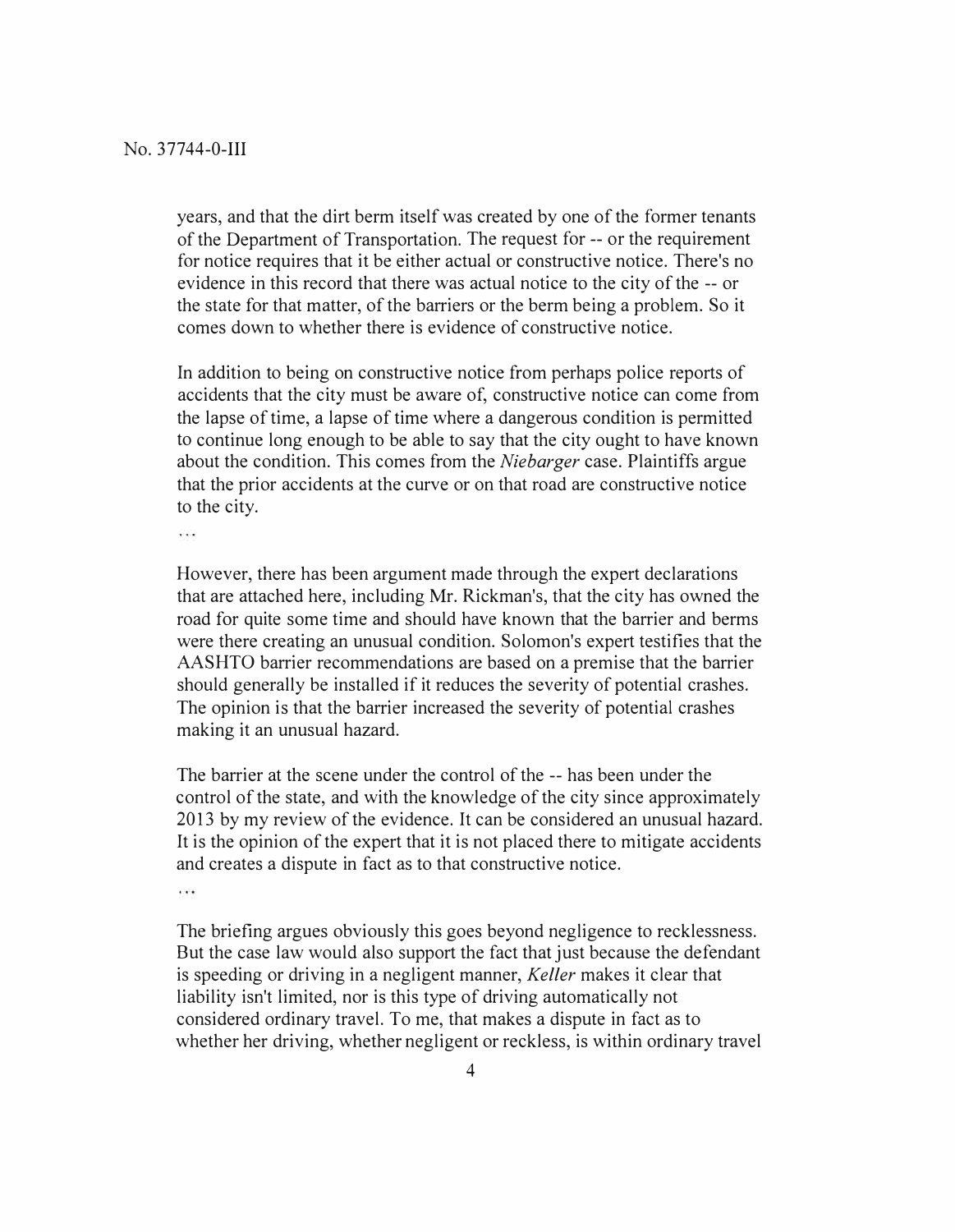given all of the circumstances.

The evidence that is contained here from  $-$  provided by the opposing parties indicate that Ms. Solomon testified to it being dark that evening, visibility was a problem for her. She had not -- she did not see the curve in the road until it was too late for her to slow sufficiently. She had been there one time prior at night, I believe with her brother, and was not familiar with that area. Her declaration also referred to having to -- pointed to experience. I'm not real sure what she means by "experience", but that does create some inferences with regards to the facts, and that she has no recollection of seeing a speed limit sign that evening.

The other experts, Tuttman, Ms. Grungle, Mr. Harbinson, Probst, and Mr. Rickman provide testimony that the curve in question should have been delineated with either signs or reflectors on the jersey barrier. They point to putting warning signs on the road itself or reflectors on the actual barrier that was at the curve. Their testimony is that with proper signage, the defendant would have been able to adjust speed or perhaps even direction, and a driver will know a curve is coming prior to seeing it, allowing for adjustment. Without markings, a driver doesn't know a curve is coming, and had the berm and barrier not been placed where it was, the collision or results of the collision would not have been as severe.

The city argues that the evidence -- there is evidence there's no need to update the road and asserts that it follows modem standards. Evidence is in opposition to that from Mr. Rickman that the road, in conjunction with placement of the barrier and berm, creates an unusual hazard because creates that unusual hazard that has been referred to. Whether defendant Solomon was operating on the roadway -- hang on -- whether the defendant was operating her vehicle and traveling the roadway and whether that roadway was reasonably safe and whether it was reasonable for the city to take or not take any corrective actions are questions of fact for the court, but those questions must be taken in the totality of the circumstances here.

In other words, one piece is not set off to a side versus another piece versus another piece. It is the curve, coupled with the barrier and the berm, rather than just looking at the road itself, looking at a potential clear zone, or looking at the berm or barrier all by itself. It is the totality of the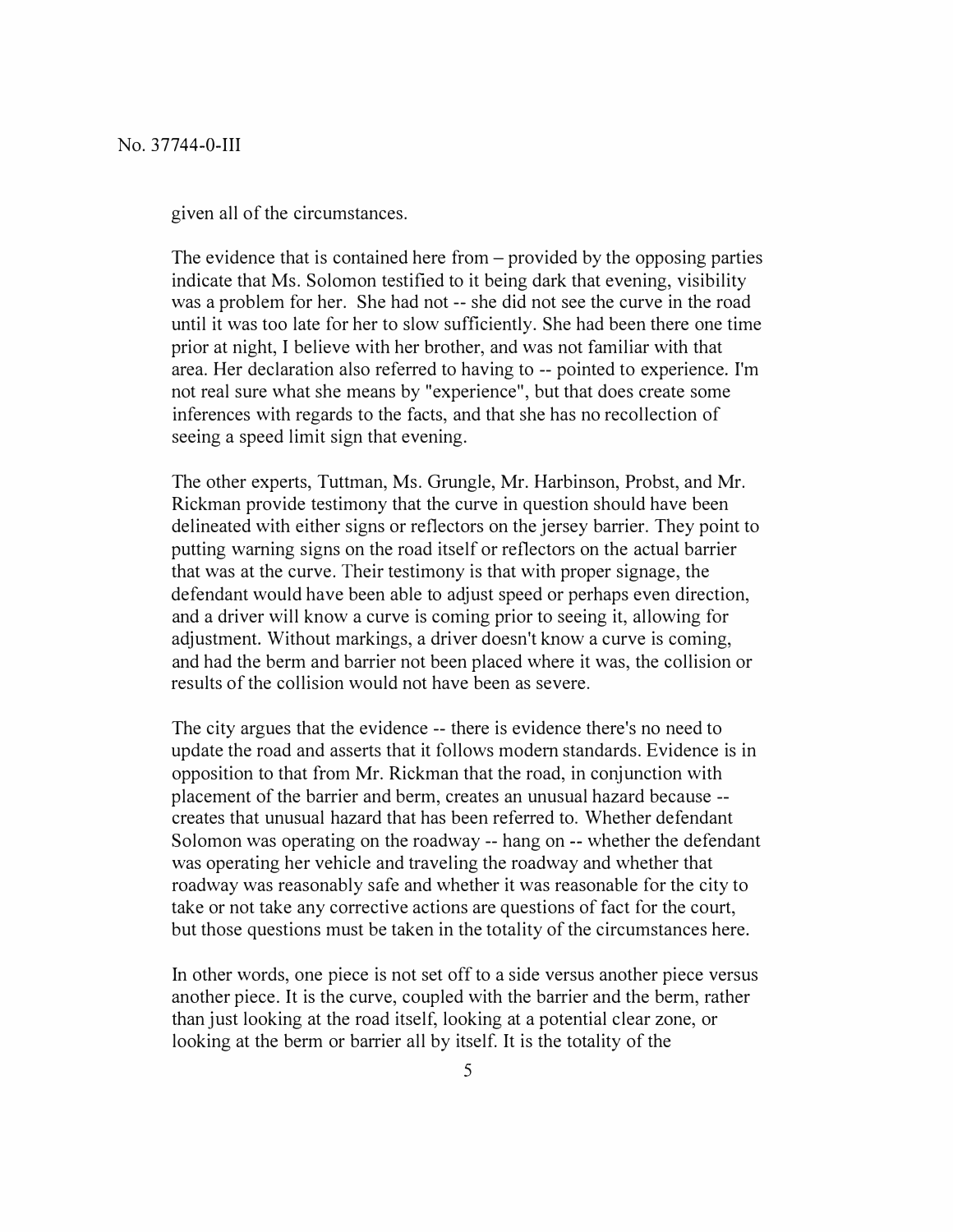circumstances that this Court is looking at.

While the state's duty is different from that of the city, a landowner owes a common law duty to prevent artificial conditions on its land from being unreasonably dangerous to highway travelers. That would be the *Hutchins*  case. A landowner has a duty to construct and maintain artificial structures in a way which avoids creating an unreasonable risk of harm to passersby. That is where the state's duty comes in from this Court's perspective.

It is different -- there are issues of fact that still exist with regards to placement of the berm and the barrier in the city's right-of-way, where it is located next to the road in question that is on property owned by the state and with whether the placement is unreasonably dangerous to highway travellers. It's a question of fact.

Obviously, the state does not agree with that perspective based upon arguing it doesn't matter whether it is a berm or whether it is a piece of heavy equipment. Should the obstruction have been perhaps a bulldozer or something of that nature, does not change, from my view, an analysis of the facts as to whether the obstruction is unreasonably dangerous to highway travellers. The Court is certainly not making those distinctions or determinations at this point in time, because it is a trial fact.

Proximate cause is cause in fact, which is the but-for consequences of the act, the physical connection between the act and the injury. Cause in fact is generally a jury question. I find that to be in this particular case because of the testimony of the experts involved here, as well as the testimony provided through the deposition of Ms. Solomon regarding additional signage, signage safety features, whether they be on the road or on the jersey barrier, and then leading to the inevitable question of whether there would be serious injuries resulting.

If the lack of signage and placement of the berm and barrier are determined to be negligent on the part of the city and the state, the plaintiffs' injuries, in this Court's opinion, are not so remote as to preclude liability as a matter of law. Therefore, there are still facts that need to be fleshed out and questions that remain for the fact trier at this point in time.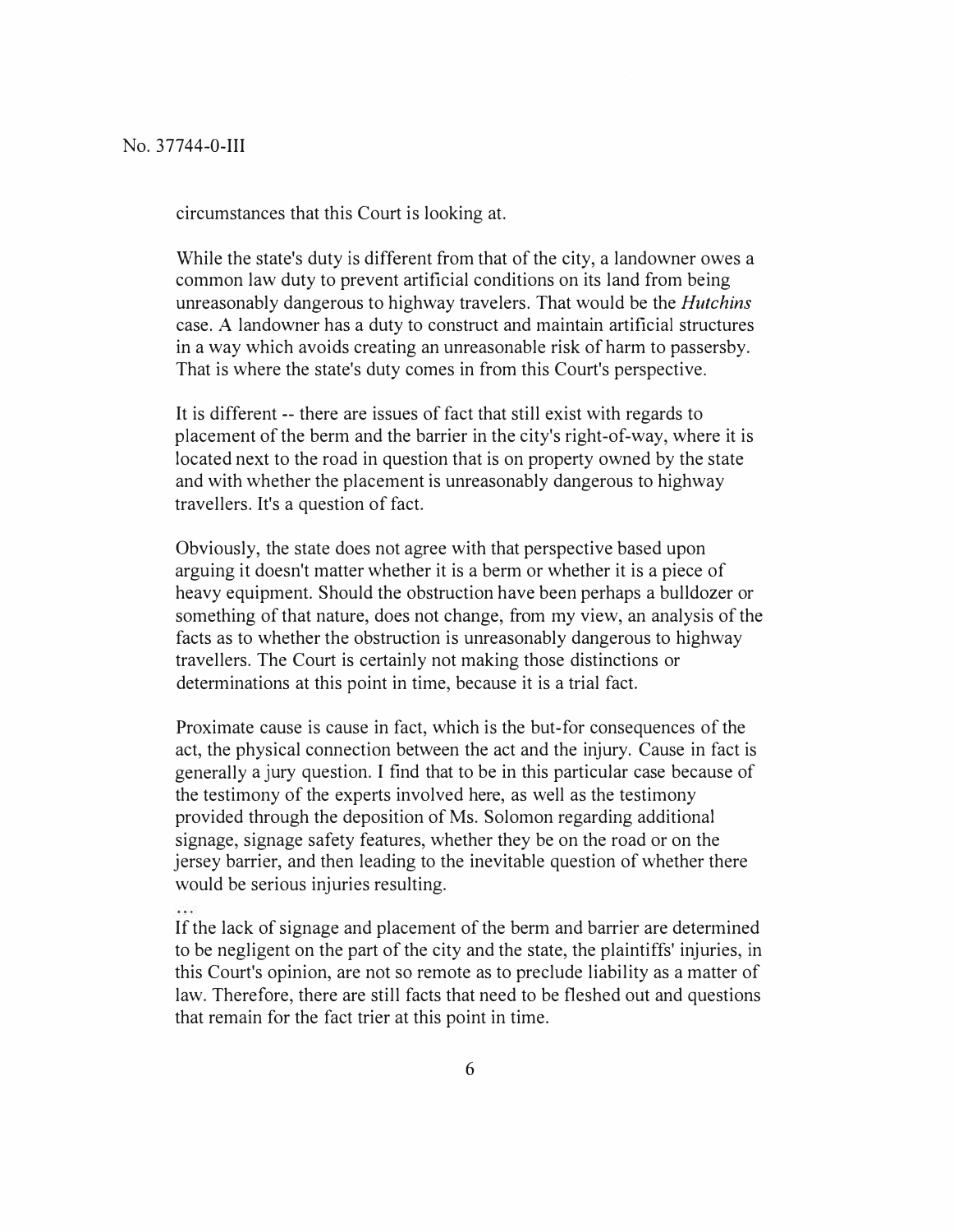There are obviously other things that this Court is not determining regarding the summary judgment motion, and that is whether there are other theories, which would negate liability to the city and the state, that is outlined in case law as potentially the comparative fault and the failure to provide that factual causation, but that does not automatically defeat the existence of any legal causation at this point in time. Causation is also a jury question.

It becomes a question of law for the Court when that causal connection is so speculative and indirect that reasonable minds could differ. Taking the totality of all of the circumstances and the facts in this particular case, with the duties for both the city and the state, based on the particulars in this case, I cannot find that reasonable minds could not differ. Reasonable minds could differ as to a causal connection between the accident and the injuries and that this is not so speculative or indirect for the Court to determine this as a matter of law.

All of those facts are to be taken in the light most favorable to the nonmoving parties, and in this case, Tilson, Mayberry, and Solomon. I do conclude there are disputes of material fact sufficient to deny summary judgment of both the city and state on that breach of duty and proximate cause.

Appendix at 1558-1565.

Both the City and WSDOT filed motions for discretionary review. To obtain review of a decision that is not a final judgment, a party must satisfy the criteria of RAP 2.3(b). Here the City and WSDOT each claim that the superior court's refusal to dismiss Respondents' claims against them is obvious error that renders further proceedings useless under RAP  $2.3(b)(1)$ . The following rules guide the appellate court's determination of whether the superior court committed obvious or probable error when it denied summary judgment: (1) On review of an order for summary judgment, the court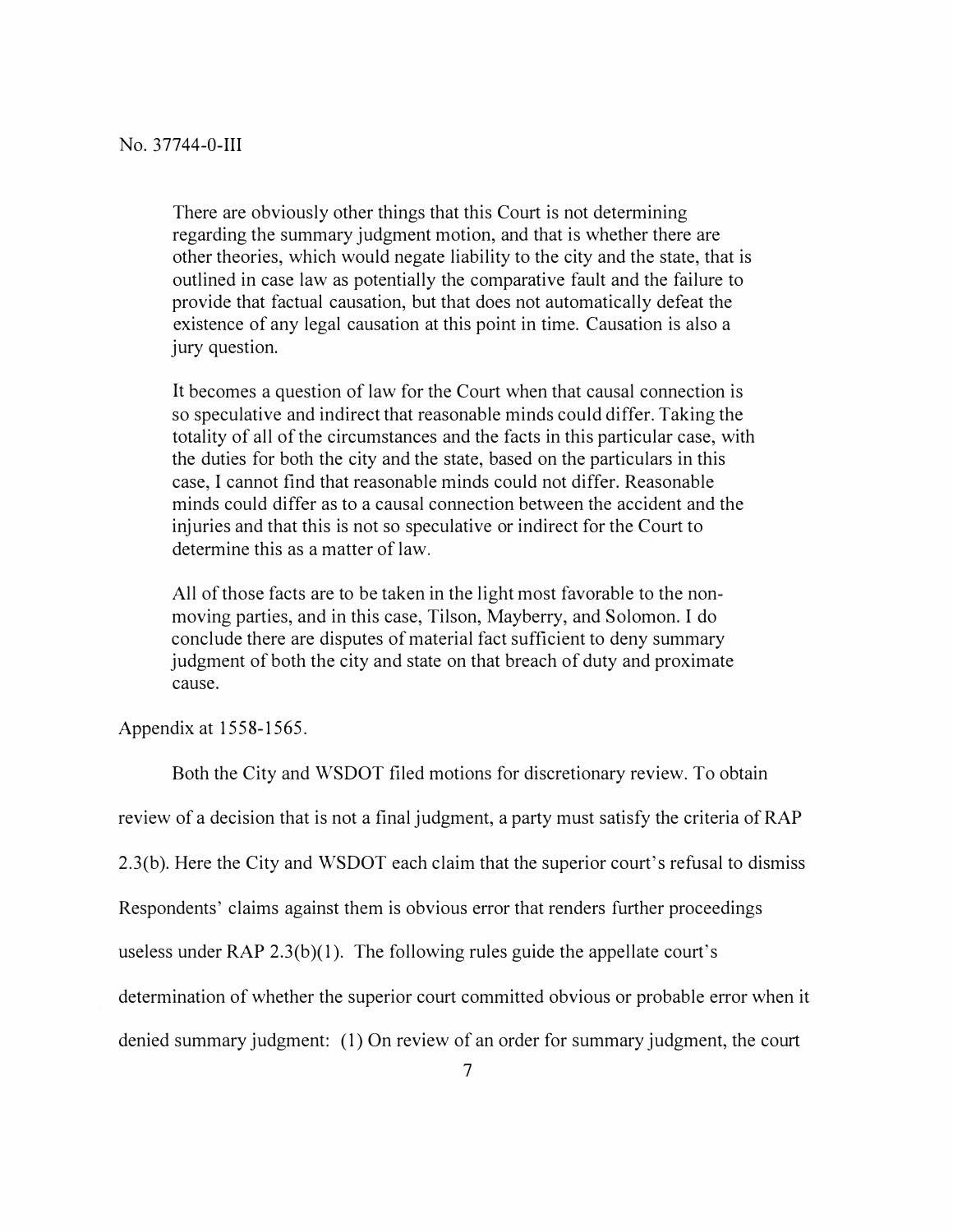on appeal performs the same inquiry as the trial court. *Hisle v. Todd Pac. Shipyards Corp.,* 151 Wn.2d 853, 860, 93 P.3d 108 (2004). Thus, the standard of review is de novo. *Morton v. McFall,* 128 Wn. App. 245, 252, 115 P.3d 1023 (2005). And, (2) summary judgment is appropriate only if "the pleadings, depositions, answers to interrogatories, and admissions on file, together with the affidavits, if any, show that there is no genuine issue as to any material fact and that the moving party is entitled to a judgment as a matter of law." CR 56(c). This ruling addresses each entity's motion in turn. *Denial of City's Motion for Summary Judgment* 

The City alleges the court committed obvious error on four different grounds regarding its denial of summary judgment as to breach. The City also contends the court erred by determining there was a genuine issue of material fact as to whether the City's conduct was a proximate cause of harm to the Respondents.

#### *I. Negligence*

"Municipalities are generally held to the same negligence standards as private parties." *Keller v. City of Spokane,* 146 Wn.2d 237, 242-43, 44 P.3d 845 (2002). The elements of negligence generally are duty, breach, causation, and injury. *Hartley v. State,*  103 Wn.2d 768, 777, 698 P.2d 77 (1985). With respect to individuals who travel on a municipality's roadways, a municipality owes a duty to all travelers to maintain its roadways in a condition that is reasonably safe for ordinary travel. *Owen v. Burlington*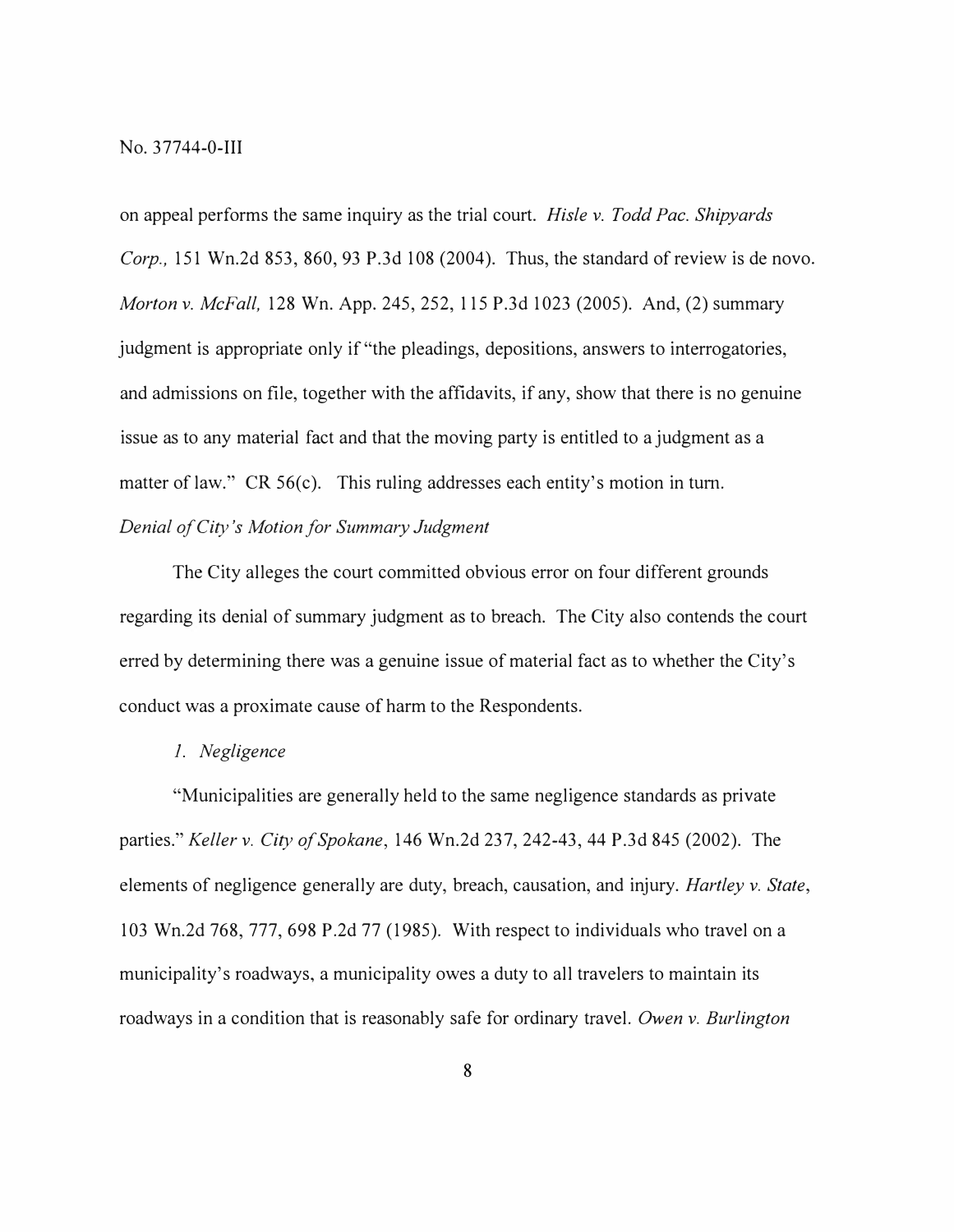*Northern & Santa Fe Railroad Co.,* 153 Wn.2d 780, 786-87, 108 P.3d 1220 (2005). This duty includes "the duty to eliminate an inherently dangerous or misleading condition." *Owen,* 153 Wn.2d at 788 (citing *Keller,* 146 Wn.2d at 249).

#### a. *Ordinary Travel*

The City first contends that it owes no duty where Solomon was not engaged in "ordinary travel," as evidenced by her criminally reckless speeding and the testimony of one of her experts, Mr. Rickman, who opined that Solomon was not engaged in ordinary travel.

The Washington Supreme Court has recognized that "a municipality owes a duty to all persons, whether negligent or fault-free, to build and maintain its roadways in a condition that is reasonably safe for ordinary travel." *Keller,* 146 Wn.2d 237, 249, 44 P.3d 845 (2002). In *Unger v. Cauchon,* 118 Wn. App. 165, 73 P.3d 1005 (2003), Division One of this Court applied *Keller* to conclude that summary judgment was improper even where a motorist was engaging in "extreme<sup>[ly]</sup> reckless driving," including speeding, swerving, crossing center lines, and running red lights during severe weather. *Id.* at 170. Division One held that under *Keller,* "the County owed the driver a duty, regardless of his allegedly negligent conduct, to make the road safe for ordinary travel. It is for the jury to decide whether the County's construction or maintenance of Camano Hill Road created a condition that was unsafe for ordinary travel and whether the condition of the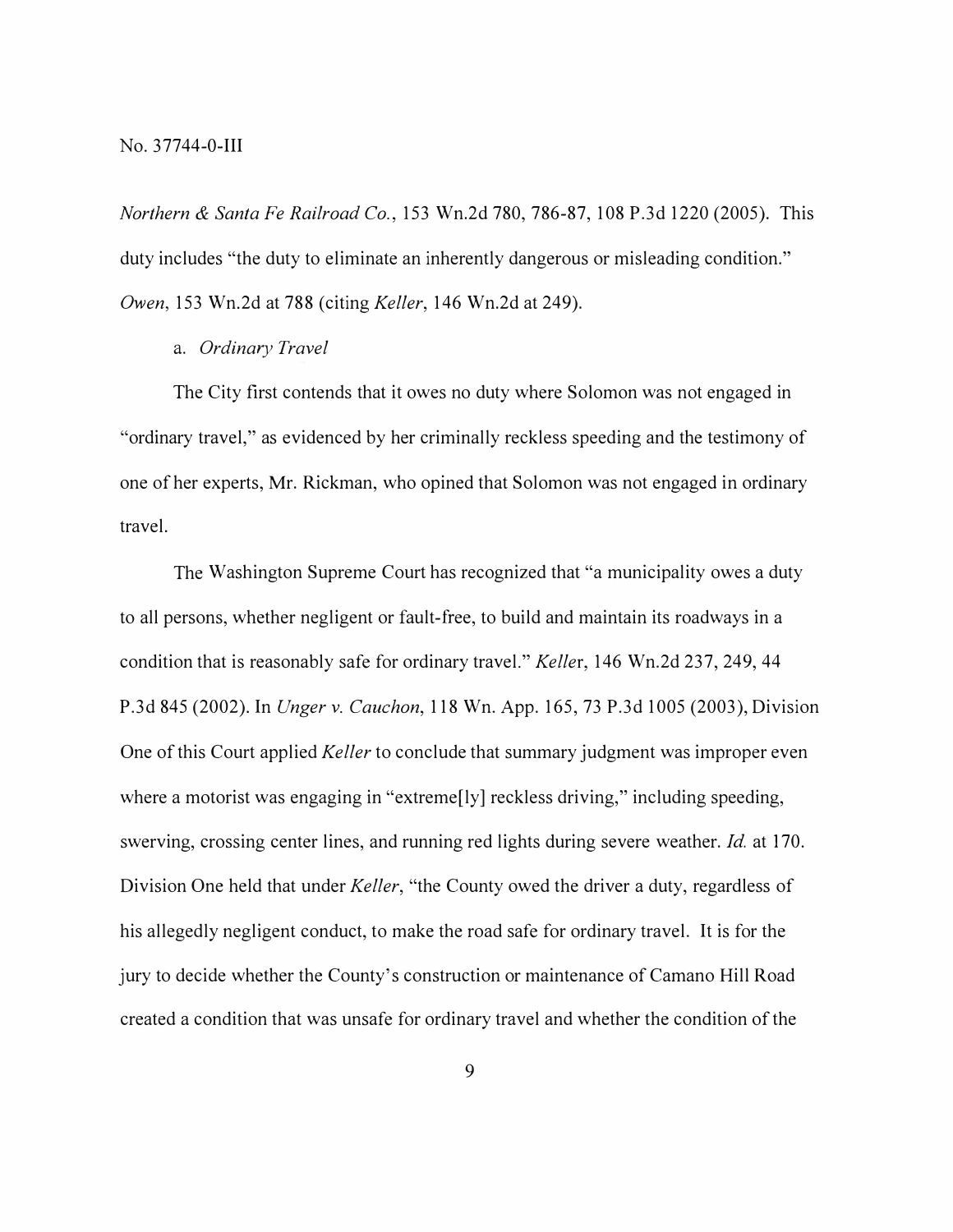#### No. 37744-0-111

road contributed to Unger's accident and death." *Id.* at 176. Accordingly, as set forth in *Keller* and *Unger,* if the road is not safe for a reasonable or non-negligent driver, the City breaches its duty even to a reckless driver.

After noting that under *Keller,* speeding or other negligent driving is not automatically "not considered ordinary travel," the superior court concluded that there was a dispute as to whether the road was safe for ordinary travel given all the circumstances, including the absence of any signage regarding the curve in the road. Appendix at 1560. In light of the evidence and the law as set forth in *Keller* and *Unger,*  this Court cannot conclude that the superior court committed obvious error by determining that, despite Solomon's reckless driving and Mr. Rickman's testimony, reasonable minds could disagree as to whether the City's maintenance of the road created a condition that was unsafe for ordinary travel and this was an issue for the jury.

## b. *No Duty to Update*

The City next contends it had no duty to update East Cataldo A venue, which was designed in the 1950s, to conform to modern clear zone design standards that were not in existence at the time of the road's construction. Moreover, it contends the evidence shows that the barrier and berm were located approximately 10-11 feet from the road, and thus there was a clear zone.

A city's duty to maintain a roadway in a reasonably safe condition does not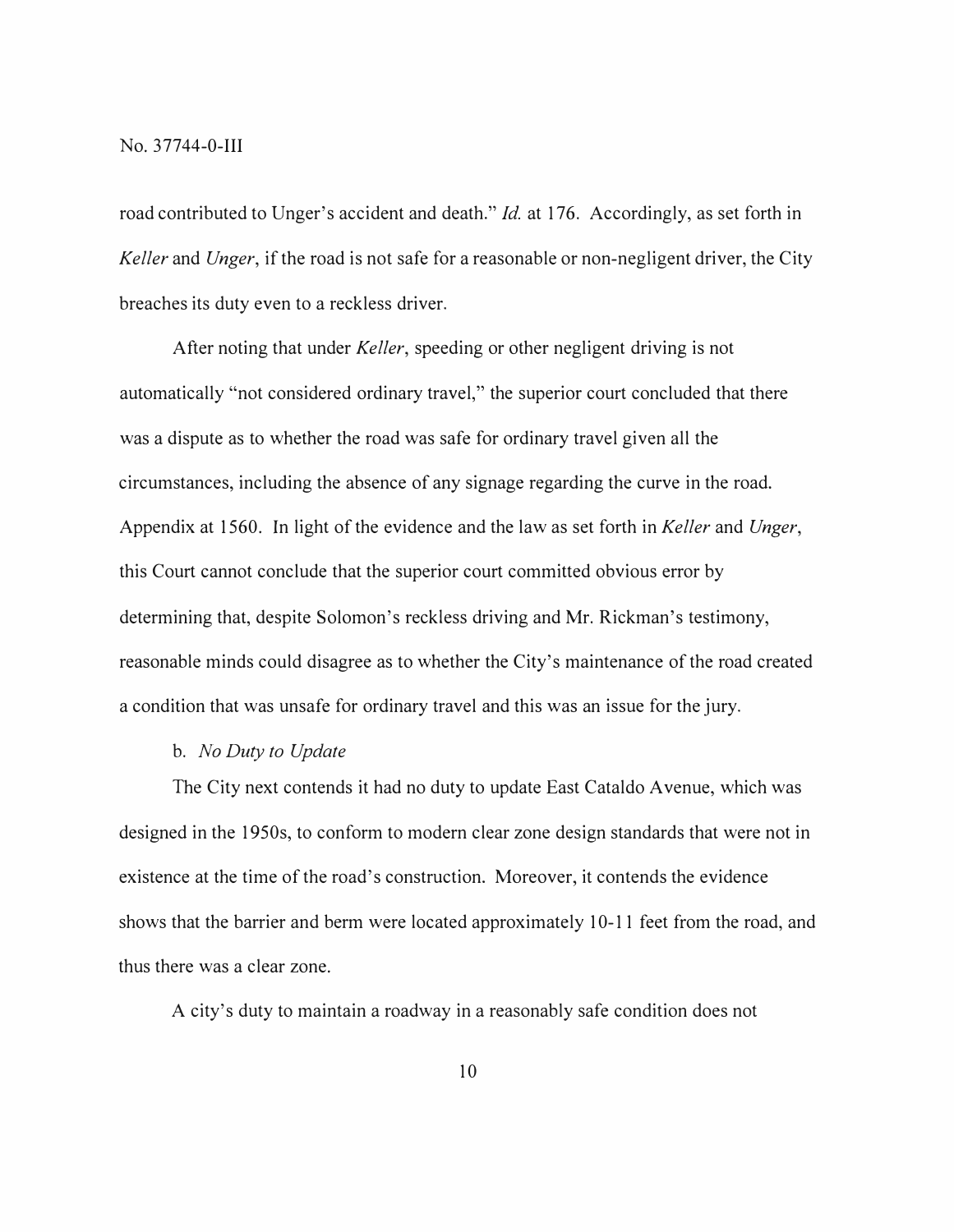include a duty to update every road and roadway structure to present-day standards. *Ruff v. King County,* 125 Wn.2d 697, 705, 887 P.2d 886 (1995). Washington courts have recognized that although evidence of a particular physical defect or violation of a roadway safety measure or statute is relevant to a determination of whether a duty has been breached, such evidence is not essential to a claim that a governmental entity breached a duty of care owed to travelers. *Owen v. Burlington N. & Santa Fe R.R.,* 153 Wn.2d 780, 787, 108 P.3d 1220 (2005); *see also Xiao Ping Chen v. Seattle of City,* 153 Wn. App. 890, 908, 223 P.3d 1230 (2009). Where a plaintiff does not claim that a city violated its own road standards and there is not statutory duty, whether the city is negligent depends upon whether the roadway was inherently dangerous or deceptive. *Ruff,* 125 Wn.2d at 706.

The City presented evidence that it had no need to update the road, which was built in the 1950's, to conform with modern standards, and that the road did provide a clear zone of approximately 10-11 feet. Although Mr. Rickman's testimony included his opinion that the road should include a clear zone of 11 feet, he also opined that the curve of the road, in conjunction with the placement of the barrier and the berm relative to the curve, created an unusual hazard. The superior court noted that it was looking at the totality of the circumstances to determine whether the roadway was reasonably safe, looking at the curve coupled with the barrier and berm, rather than looking at just the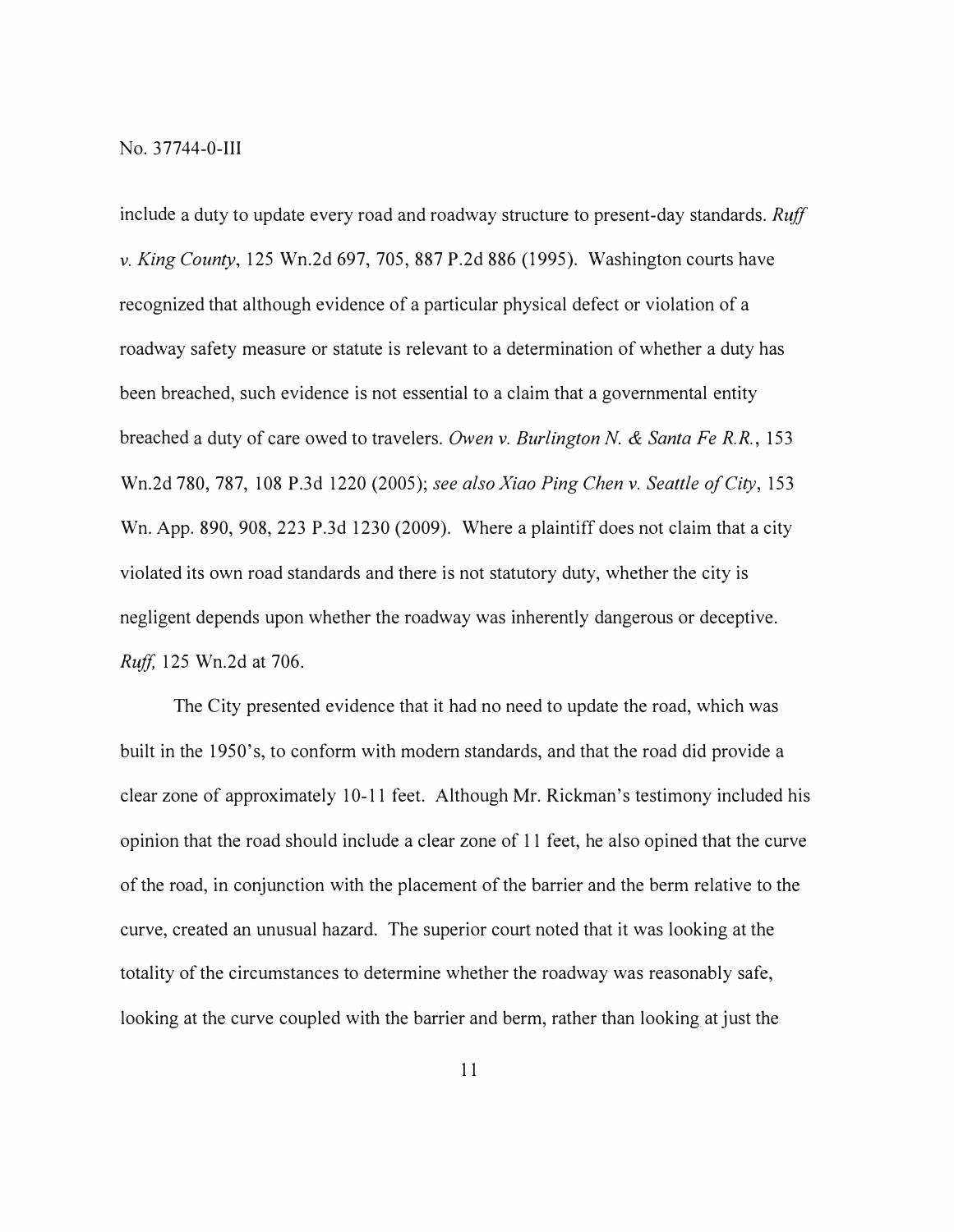road itself, and a potential clear zone, or the barrier and berm by itself. Appendix at 1562.

On this record, it does not appear the superior court's decision to deny summary judgment as to duty and breach of duty hinged on a finding that the City had a duty to conform to modem day clear zone requirements. Instead, the court determined there was a genuine issue of fact as to whether the totality of the circumstances created an unusual hazard such that the roadway was dangerous. Accordingly, the City fails to demonstrate the superior court probable error on this basis.

# c. *No Duty to Provide Warnings of Known Ordinary Curve*

The City also contends that it had no duty to post a warning of a known ordinary curve in the road that was neither misleading or hidden, citing *Owens v. Seattle,* 49 Wn.2d 187,191,297 P.2d 560 (1956) and *Wessels v. Stevens County,* 110 Wash. 196, 188 P. 490 (1920). It contends Plaintiffs failed to prove the existence of an unusual or extraordinary road condition "not reasonably to be anticipated," and that under *Wessels,* a mere curve in the road is an ordinary condition that requires no warning, even when combined with other factors that make the consequences of failing to negotiate the curve dire.

A municipality's duty to provide reasonably safe roads includes the duty to safeguard against an inherently dangerous or misleading condition, and the existence of an unusual hazard may require a city to exercise greater care. *Owen v. Burlington*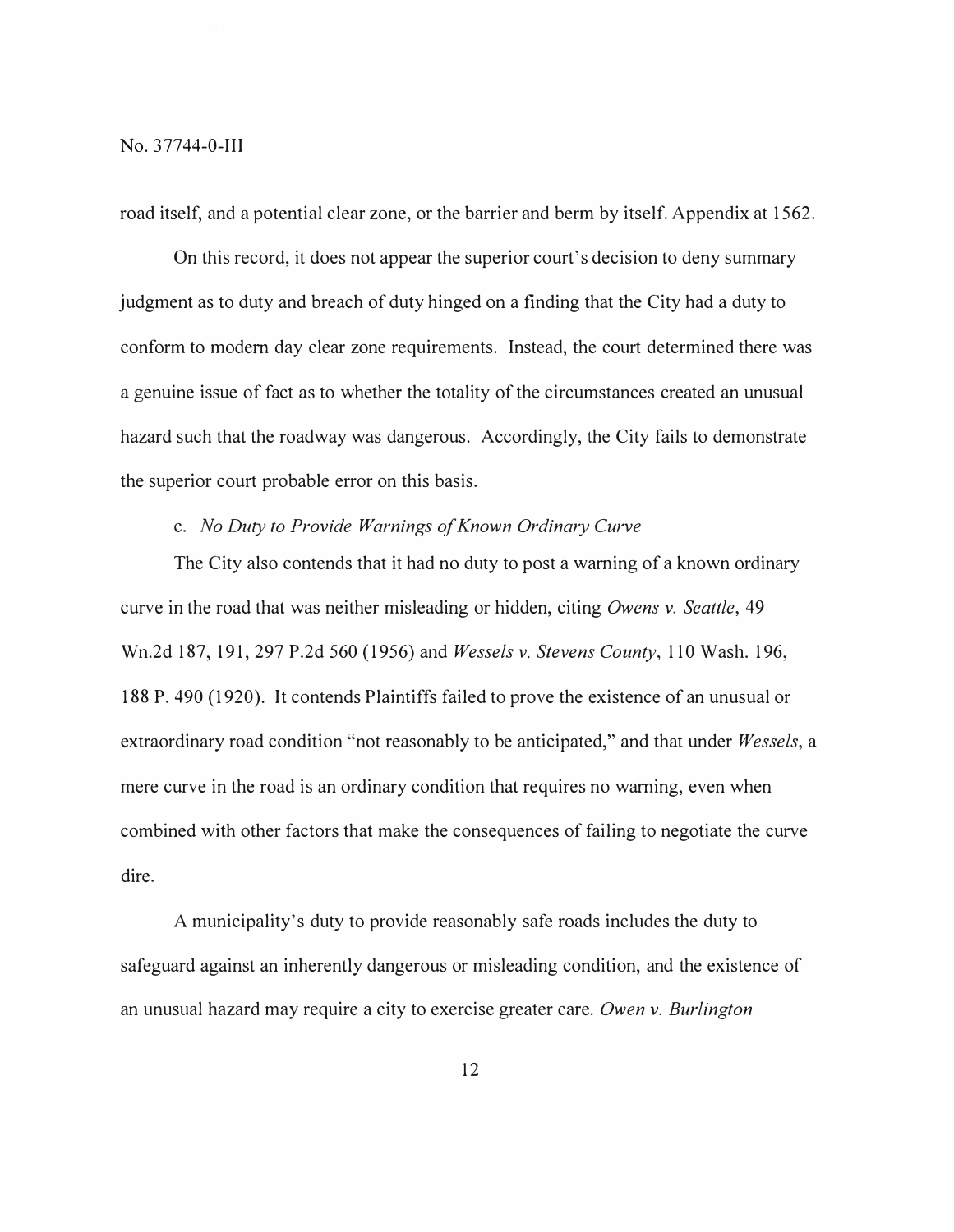*Northern and Santa Fe R.R. Co.,* 153 Wn.2d 780, 787-88, 108 P.3d 1220 (2005). This duty includes posting warning signs when required by law or when the city has actual or constructive knowledge that the highway is inherently dangerous or of such a character as to mislead a traveler exercising reasonable care. *See e.g., McCluskey v. Handorff-Sherman,* 125 Wn.2d 1, 6, 882 P.2d 157 (1994); *Bartlett v. Northern Pacific Railway Co.,*  74 Wn.2d 881,447 P.2d 735 (1968).

In *Wessels,* a case decided 100 years ago, the car accident at issue occurred at a spot in the road where a 100-degree curve in the road sat above a deep canyon. 110 Wash. at 197. After a driver failed to navigate the curve, resulting in the passenger's death, the decedent's estate brought a negligence action against the county based on its failure to place a warning sign or barrier at the curve. The Court noted that whether the county was negligent depended on whether the road at the curve presented an extraordinary condition or unusual hazard. The Court concluded there was "no unusual danger or extraordinary hazard at this curve as compared with other similar curves," and held the evidence failed to present a question of fact as to whether the road presented an extraordinary condition or unusual hazard. *Id.* at 199.

As the superior court correctly noted here, the question of whether the roadway was reasonably safe and whether it was reasonable for the city not to take any corrective actions were questions of fact that must take in the totality of the circumstances  $-i.e.,$  the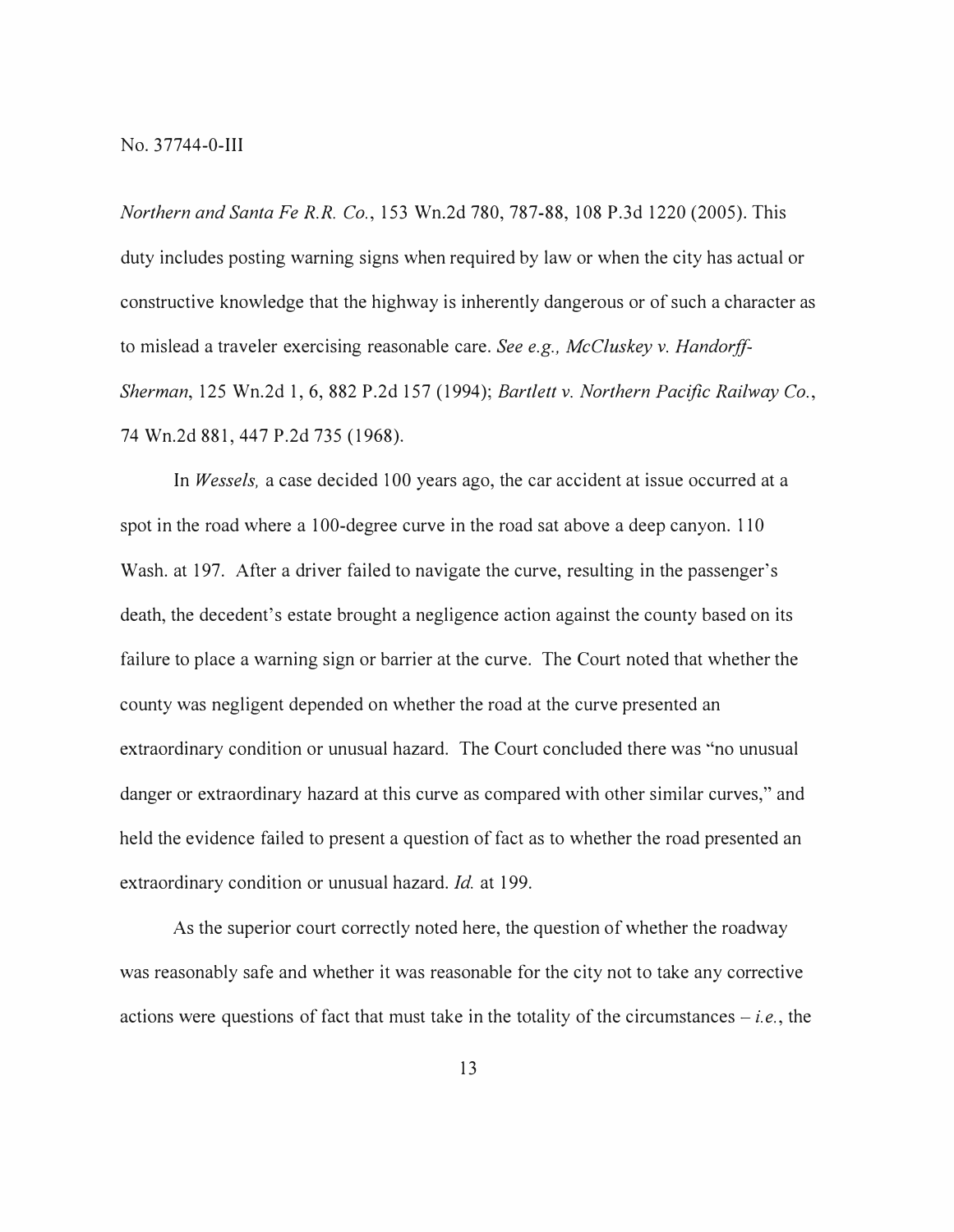court could not look at the road by itself or the berm and barrier by themselves – it needed to look at the hazard presented by the curve and the berm and barriers together. *See e.g., Wuthrich v. King County,* 185 Wn.2d 19, 27, 266 P.3d 926 (2016) (noting that whether roadway was reasonably safe and whether it was reasonable for county to take ( or not take) corrective actions are questions of fact that must be answered "in light of the totality of the circumstances."). Respondents' experts presented testimony that the steep curve in the road, without any signage or reflectors on the barrier, in conjunction with the presence of the barriers and dirt berm, created an unreasonably hazardous condition.

Unlike the *Wessels* case, which involved a curved road above a valley, the hazard here involved an unmarked curve that was arguably made more dangerous by the presence of artificial conditions (the barriers and berm), conditions that a driver might not expect to find near a curve in the road. The presence of these artificial conditions arguably created an unusual danger or extraordinary hazard at this curve, as compared with other similar curves without any barriers or berms.<sup>1</sup>

In light of the evidence and the law, this Court cannot conclude that the superior court committed obvious error when determining that there were material issues of fact as

<sup>&</sup>lt;sup>1</sup> To the extent that the City contends the hazard was one that was open and apparent such that there was no duty to provide signage, this Court recently held in an unpublished opinion that following *Keller,* the open nature or knowledge of the hazard does not eliminate the duty possessed by the municipality, but instead may reduce the municipality's responsibility for damages based on the driver's comparative fault. *Tapken v. Spokane County,* 9 Wn. App.2d 1027 (2019) (unpublished).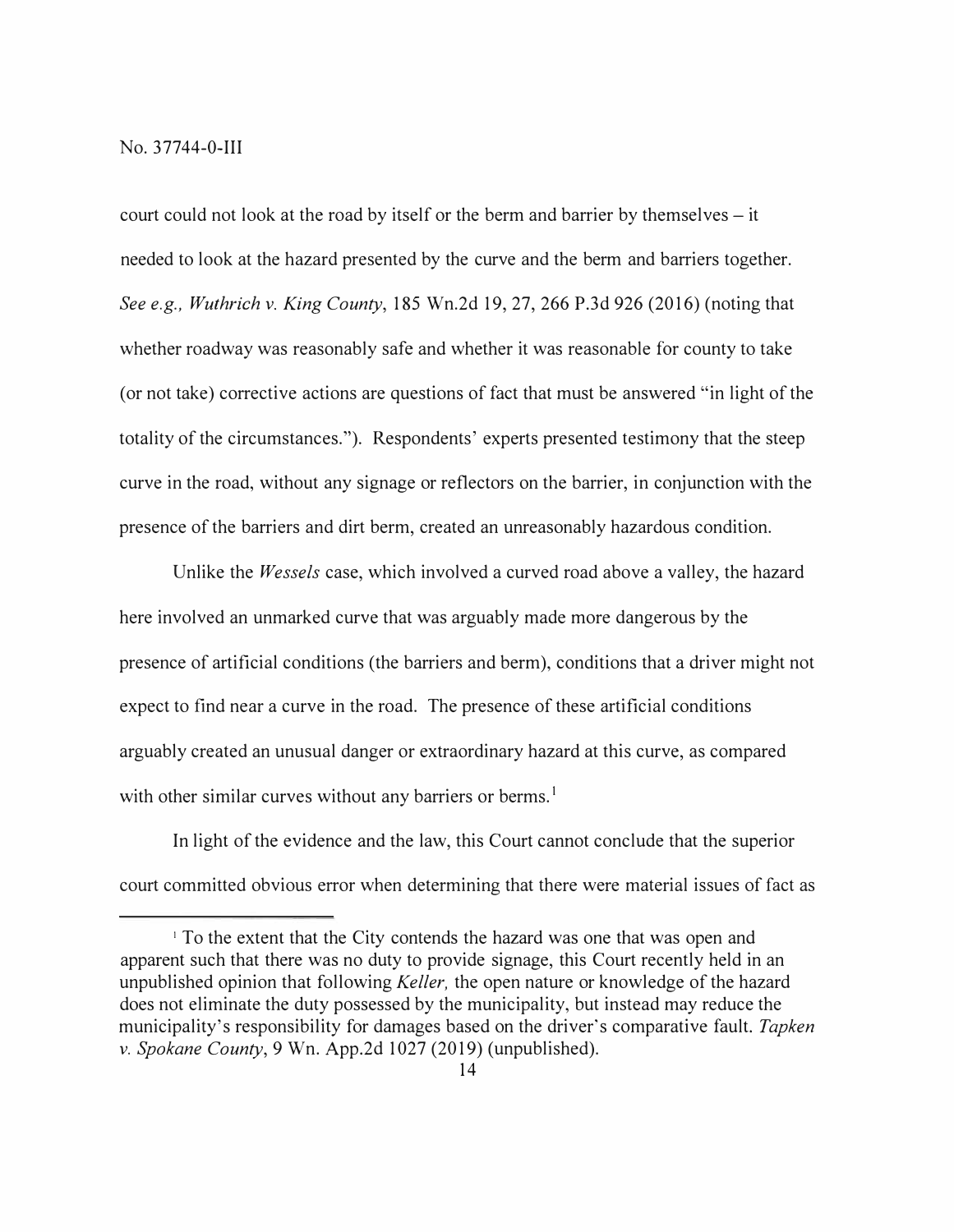#### No. 37744-0-111

to whether the curve and the barriers and berm created an unusual hazard such that the City had a duty to provide signs or other warning.

## d. *No Notice of Dangerous Conditions*

Finally, the City contends the superior court erred by finding there was a material fact as to the City's notice of the dangerous conditions, claiming that Mr. Rickman's conclusory assertions that the City "should have known the barrier and berms were there creating an unusual condition" are insufficient to overcome summary judgment. The City further contends that the City has no duty to inspect its roads and the only way it could have discovered the barrier and berm was on its right-of-way was to conduct a survey.

A city's duty to maintain its roads so they are reasonably safe only arises when the City has notice of, and time to correct, the hazard in question. *Laguna v. Wash. State Dep 't of Transportation,* 65, 68-69, 98 P .3d 819 (2004 ); *see also Nguyen v. City of Seattle,* 179 Wn. App. 155, 164-65, 317 P.3d 518 (2014). Accordingly, before liability arises for negligence, there must be evidence that the City had (1) notice of a dangerous condition that it did not create, and (2) a reasonable opportunity to correct it. *Laguna,* 146 Wn. App. at 263. Notice may be actual or constructive. *Albin* v. *Nat'l Bank of Com. of Seattle,* 60 Wn.2d 745, 748, 375 P.2d 487 (1962). Constructive notice may be inferred from the elapse of time a dangerous condition is permitted to continue. *Ingersoll v.*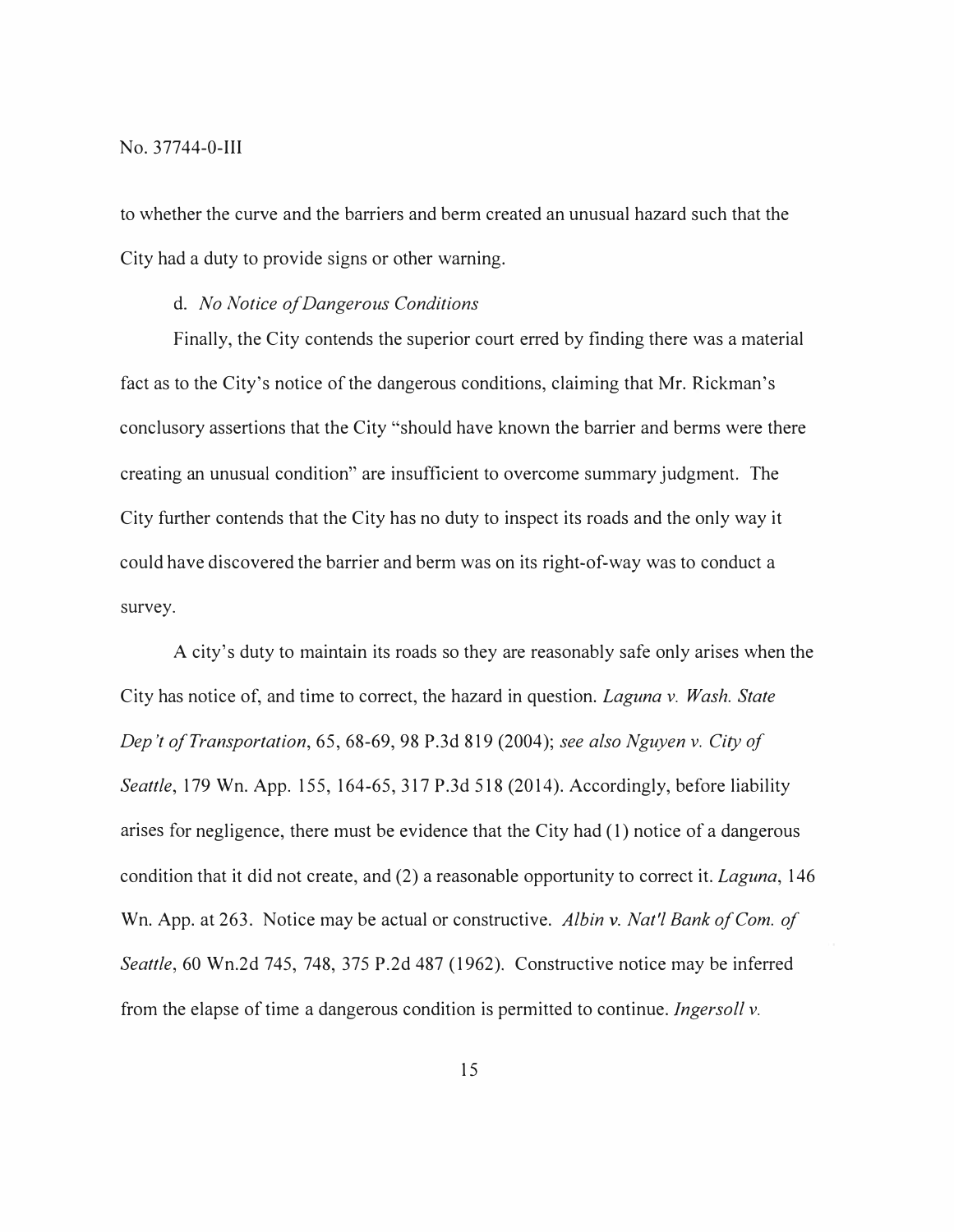*DeBartolo, Inc.,* 123 Wn.2d 649,652,869 P.2d 1014 (1994).

The superior court correctly observed that there was no admissible evidence that the City had actual notice of the barriers or dirt berm, or the dangerous condition created by their proximity to the curve in the road. However, there was evidence that the berm had been in place since 2005 or 2006, and that the barriers were installed in 2013. Mr. Rickman provided testimony that based on his prior professional experience as a traffic engineer, it seemed "improbable" that the City maintenance crews were unaware of the barriers. Moreover, Respondents presented testimony that the presence of the barriers and berms in relation to the curve created an unusual hazard, particularly where there was no signage.

In view of the foregoing evidence and law, this Court cannot say that the superior court committed obvious error when it found an issue of material fact existed as to whether the City had constructive notice of the barriers and dirt berm and that they created an unusual hazard given their proximity to the curve in the road and the absence of any signage.

# *2. Proximate Cause*

The City also contends the superior court erred by concluding reasonable minds could differ as to whether the City's alleged breach was a proximate cause of the Respondents' injuries, claiming that: (1) the City only had authority to move the barriers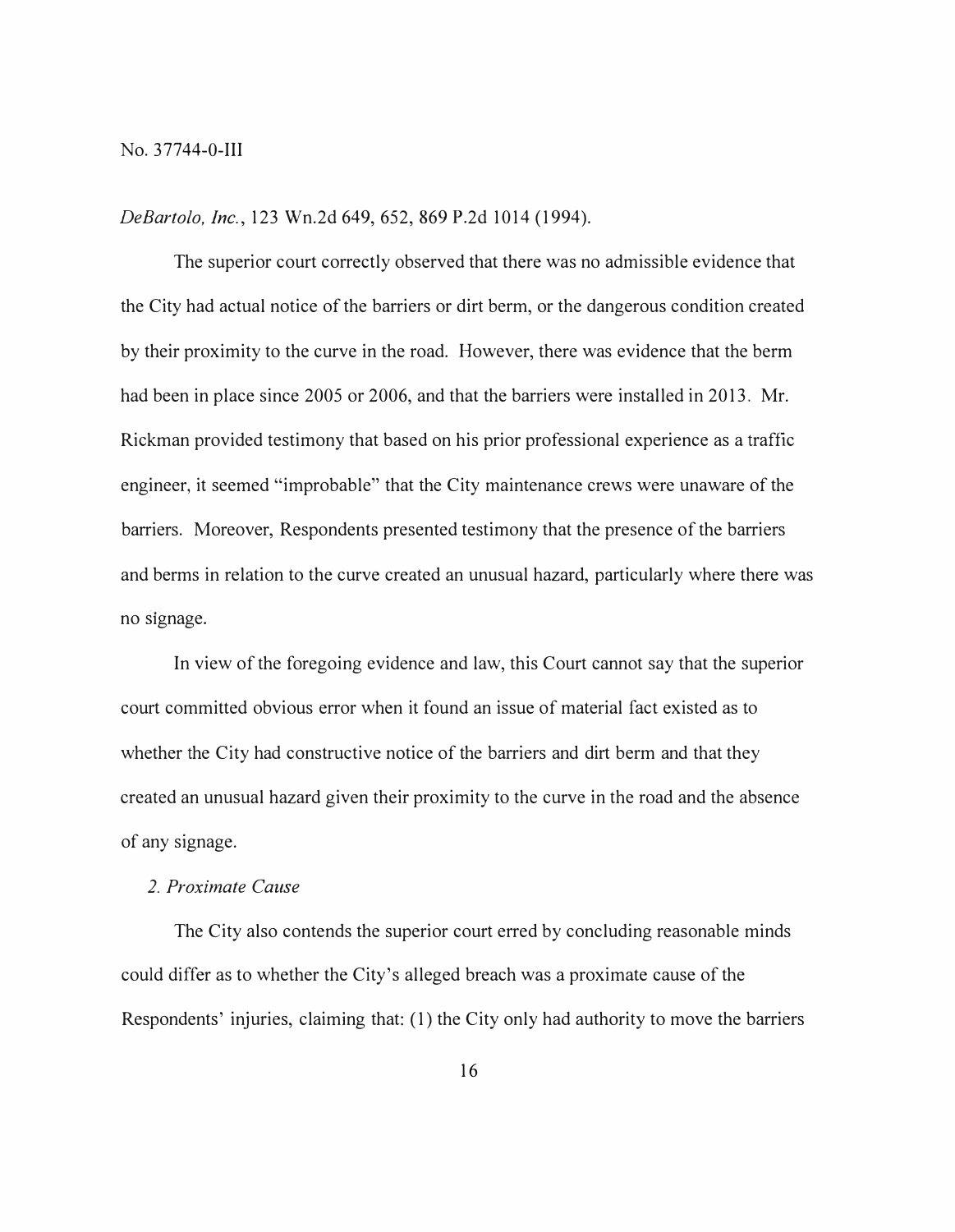out of the right-of-way, and its experts provided evidence that even if the City moved the berm and barriers to the edge of the right-of-way, Solomon would not have been able to appreciably show her speed prior to hitting the barriers, (2) the evidence does not show that the accident or injuries would not have occurred but for additional signage or warnings, and (3) Solomon was familiar with the curve in the road due to her familiarity from travelling through it moments earlier.

Washington recognizes two elements of proximate cause: cause in fact and legal causation. *Wuthrich v. King County,* 185 Wn.2d 19, n. 28,366 P.3d 926 (2016). Cause in fact refers to the 'but for' consequences of an act – the physical connection between an act and an injury. *Hartley v. State,* 103 Wn.2d 768, 777, 698 P.2d 77 (1985). "As a determination of what actually occurred, cause in fact is generally left to the jury." *Id.*  Legal causation depends on "policy determinations as to how far the consequences of a defendant's acts should extend." *Lowman v. Wilbur,* 178 Wn.2d 165, 169, 309 P.3d 387  $(2013)$ . The court makes that determination by "evaluating 'mixed considerations of logic, common sense, justice, policy, and precedent."' *Id.* (quoting *Hartley,* 103 Wn.2d at 779).

The superior court concluded that reasonable minds could differ as to both cause in fact and legal causation. The court found that proximate cause, or cause in fact, was a question for the jury here based on the testimony of the various experts and the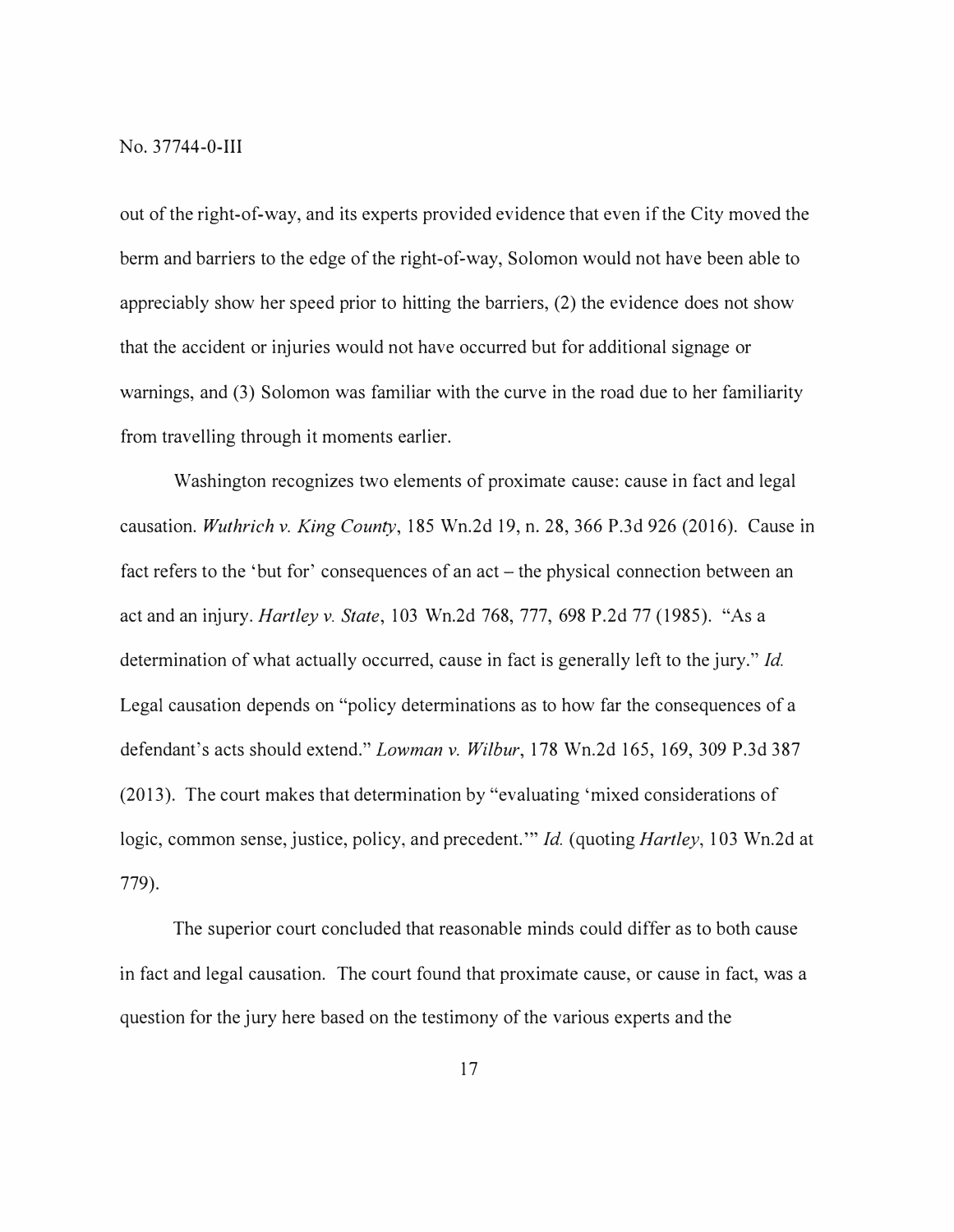deposition testimony of Solomon regarding additional signage, signage safety features, and whether the Respondents' injuries would have been less severe.

The City's experts presented evidence indicating that the accident would have been essentially the same even if the berm and barriers were moved approximately 13 feet, out of the City's right-of-way and onto WSDOT's property, due to Solomon's speed. Respondents' experts presented testimony that even at the speed Solomon was traveling, if the City had provided proper signage warning of the curve, she would have been able to slow down sufficiently to safely travel around the curve and come to a stop prior to impacting the concrete barrier. Respondents' experts also opined that although the lack of signs may not have been the cause of the crash, it contributed to the severity and outcome of the crash. During her deposition, Solomon testified that as she approached the curve, she was unable to tell there was a corner, and that she started to brake immediately when she saw the concrete barrier, roughly 3-4 seconds before she hit the curve. When asked whether she believed signs or guideposts would have helped her see there was a corner,<sup>2</sup> Solomon indicated she did not know how to answer the question. However, her testimony indicated that she tried to stop or slow down as soon as she realized there was a curve.

As to the issue of familiarity, Solomon's expert Mr. Rickman opined that she was

**<sup>2</sup>**Counsel objected to this question prior to Solomon providing a response.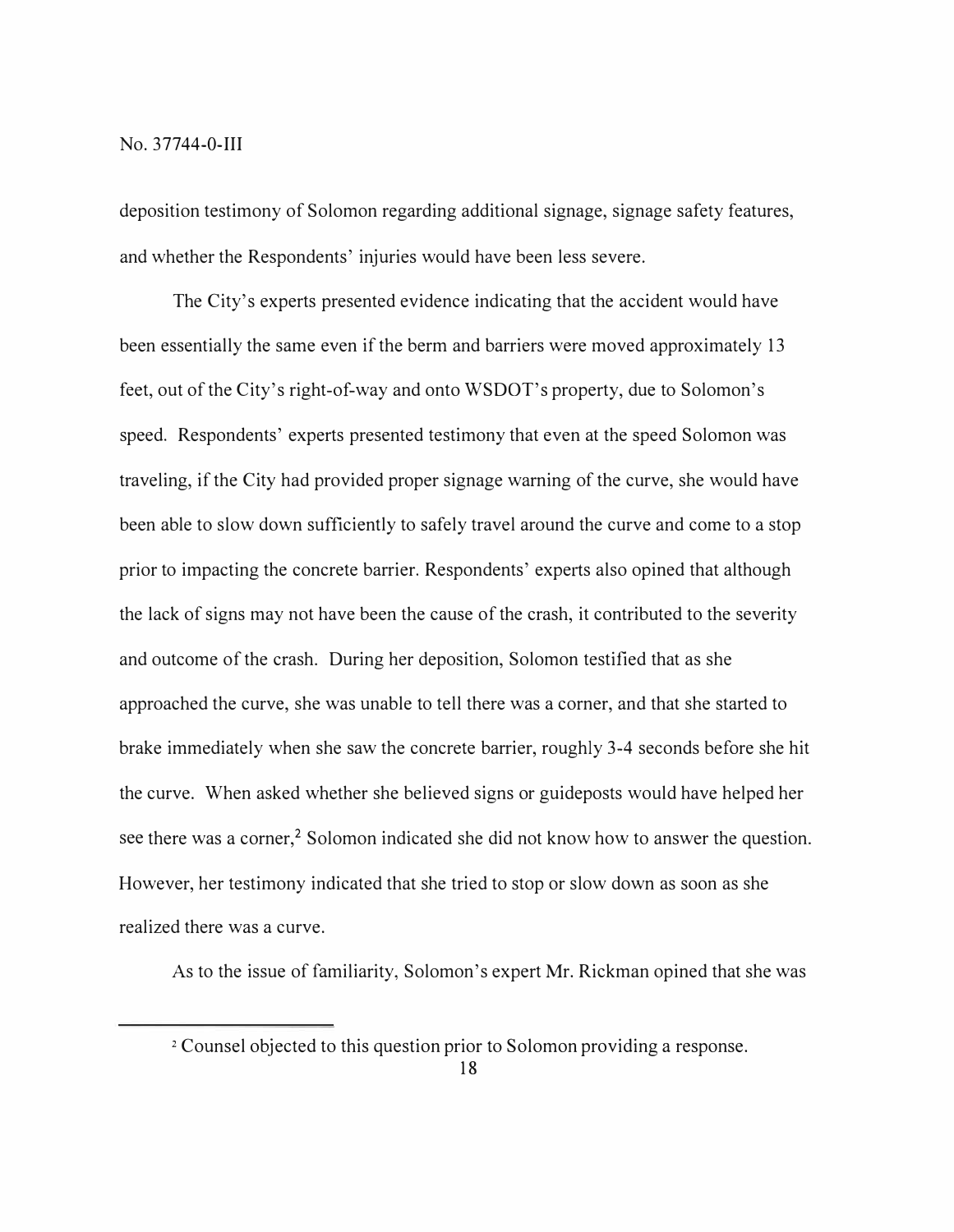familiar with the curve having just passed through it going the opposite direction. But Solomon's testimony was that she only realized there was a curve when she saw the barrier. Accordingly, there was a question of fact as to whether Solomon was aware ( or should have been aware) there was a curve in the road when she had traveled the road on one other occasion and had just traveled through the curve going the opposite direction, at night.

On this record, this Court cannot conclude that the superior court committed probable error by determining that a genuine issue of fact regarding proximate cause precluded summary judgment dismissal of Respondents' claims against the City.

# *Denial of WSDOT's Motion for Summary Judgment*

WSDOT contends that the superior court committed obvious error because: (1) as an adjacent landowner, WSDOT did not owe, much less breach, any legal duty owed to any part as the barrier and dirt mound did not impact safe, ordinary travel on the road, and (2) the placement of the barrier and dirt mound within the City's right-of-way was not a proximate cause of the Respondents' injuries.

#### *a. Duty*

WSDOT first contends that it owed no legal duty to eliminate structures that do not impact safe, ordinary travel on an abutting road, and that it owed no duty where Solomon was criminally reckless and admittedly not engaged in "ordinary travel."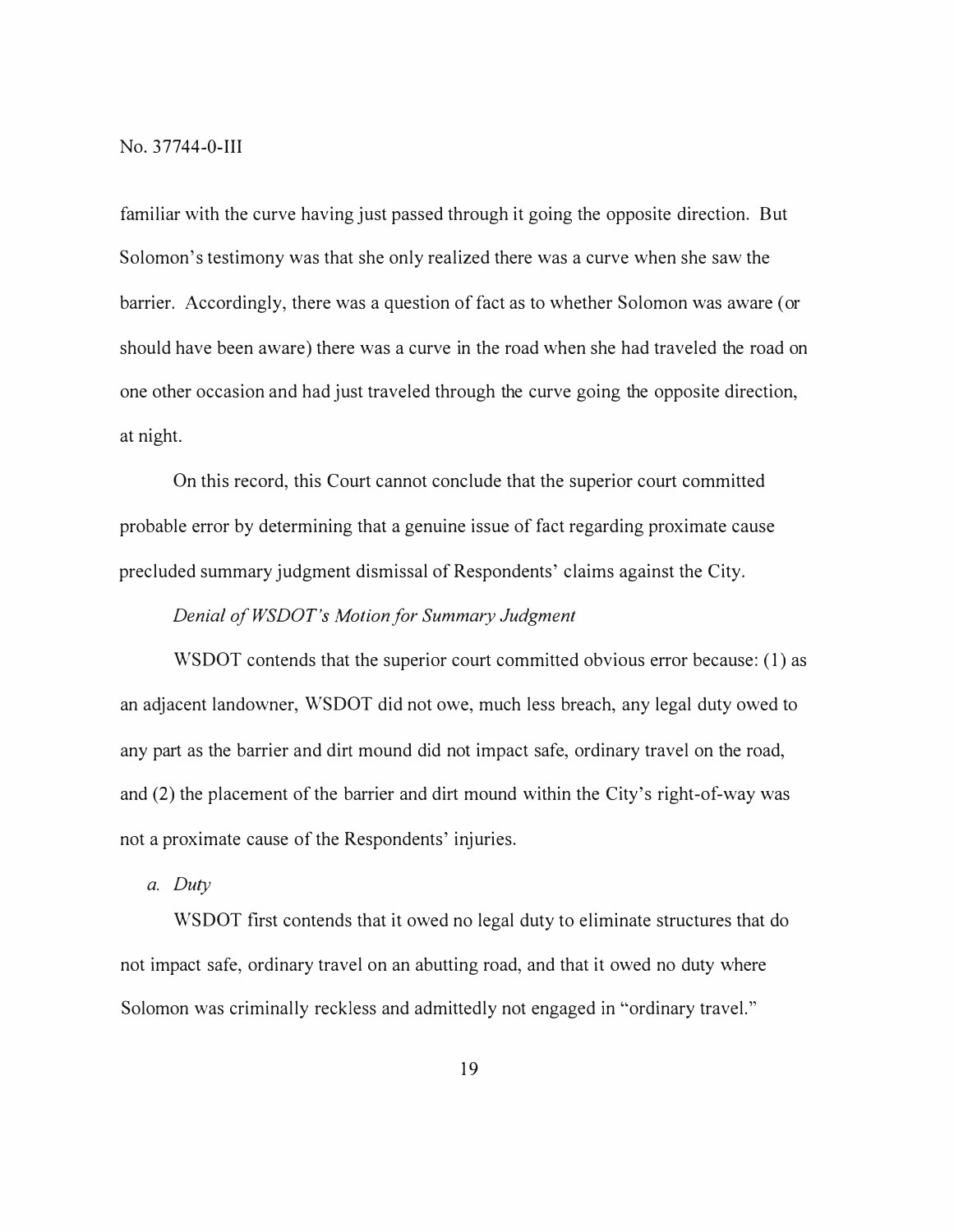"The law is well settled that one must 'maintain his property so as not to injure those using the adjacent highway." *Misterek v. Washington Mineral Products, Inc.,* 85 Wn.2d 166, 170, 531 P.2d 805 (1975). Accordingly, a landowner owes a common law duty "to prevent artificial conditions on his land from being unreasonably dangerous to highway travelers." *Hutchins v. 1001 Fourth Ave. Associates,* 116 Wn.2d 217, 222, 802 P.2d 1360 (1991) (citing Restatement (Second) of Torts§ 368 (1965)). This duty is founded on the principal that "[t]he public right of passage carries with it ... an obligation upon the occupiers of abutting land to use reasonable care to see that the passage is safe." *Hutchins,* 116 Wn.2d at 22.

Restatement (Second) of Torts (herein "Restatement") provides in part that a possessor of land who creates or permits an artificial condition "so near an existing roadway that he realizes or should realize that it involves an unreasonable risk to others accidentally brought into contact with such condition while traveling with reasonable care upon the highway, is subject to liability for physical harm thereby caused to persons who (a) are traveling on the highway, or (b) foreseeably deviate from it in the ordinary course of travel." Restatement (Second) of Torts§ 368 (1965).

As WSDOT recognizes, there are few Washington cases applying§ 368 of the Restatement. This Court has not found any Washington case discussing application of the Restatement where the driver at issue was behaving in a negligent or reckless manner.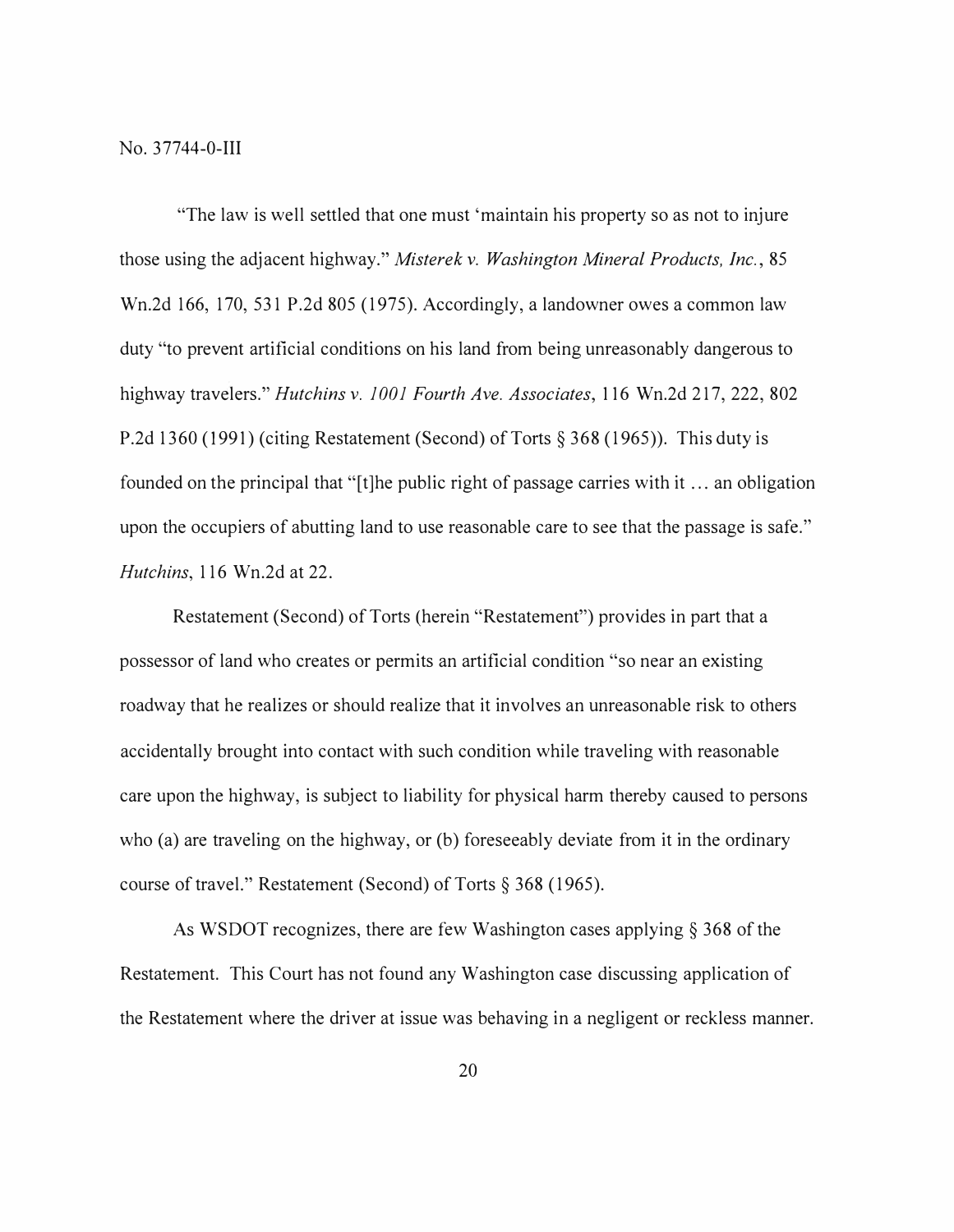WSDOT correctly points out that other jurisdictions have applied the Restatement to hold there is no duty where a driver was engaging in reckless or criminal behavior because in such cases, the driver's deviation from the highway is not foreseeable. *See e.g., Collier v. Redbones Tavern & Restaurant, Inc.,* 601 F. Supp. 927, 929 *(1985); Hoffman v. Vernon Twp.,* 97 Ill. App.3d 721,423 N.E.2d 519 (1981). However, other jurisdictions have held there is a duty, or at least a question of fact as to duty, even where the driver's own negligence led to the deviation from the roadway. *See e.g., Laabs v. Southern California Edison Co.,* 175 Cal.App.41h 1260, 1275, 97 Cal.Rptr.3d 241 (2009; *Sparks v. White,* 899 N.E.2d 21 (2008). In any event, Washington has yet to hold that a driver's deviation from the highway is not foreseeable or in the ordinary course of travel where the driver is speeding or otherwise behaving recklessly.

Respondents' experts and Solomon's expert Mr. Rickman presented evidence that the placement of the berm and barrier, next to an unmarked curve in the road, presented an unusual hazard, particularly where the barrier was not placed in that location to reduce the severity of potential crashes.

Given the evidence in the record and the absence of any Washington case law holding that a driver's deviation from the roadway is not foreseeable or part of ordinary travel where the driver is speeding or driving recklessly, this Court cannot conclude that the superior court committed obvious error by holding reasonable minds could disagree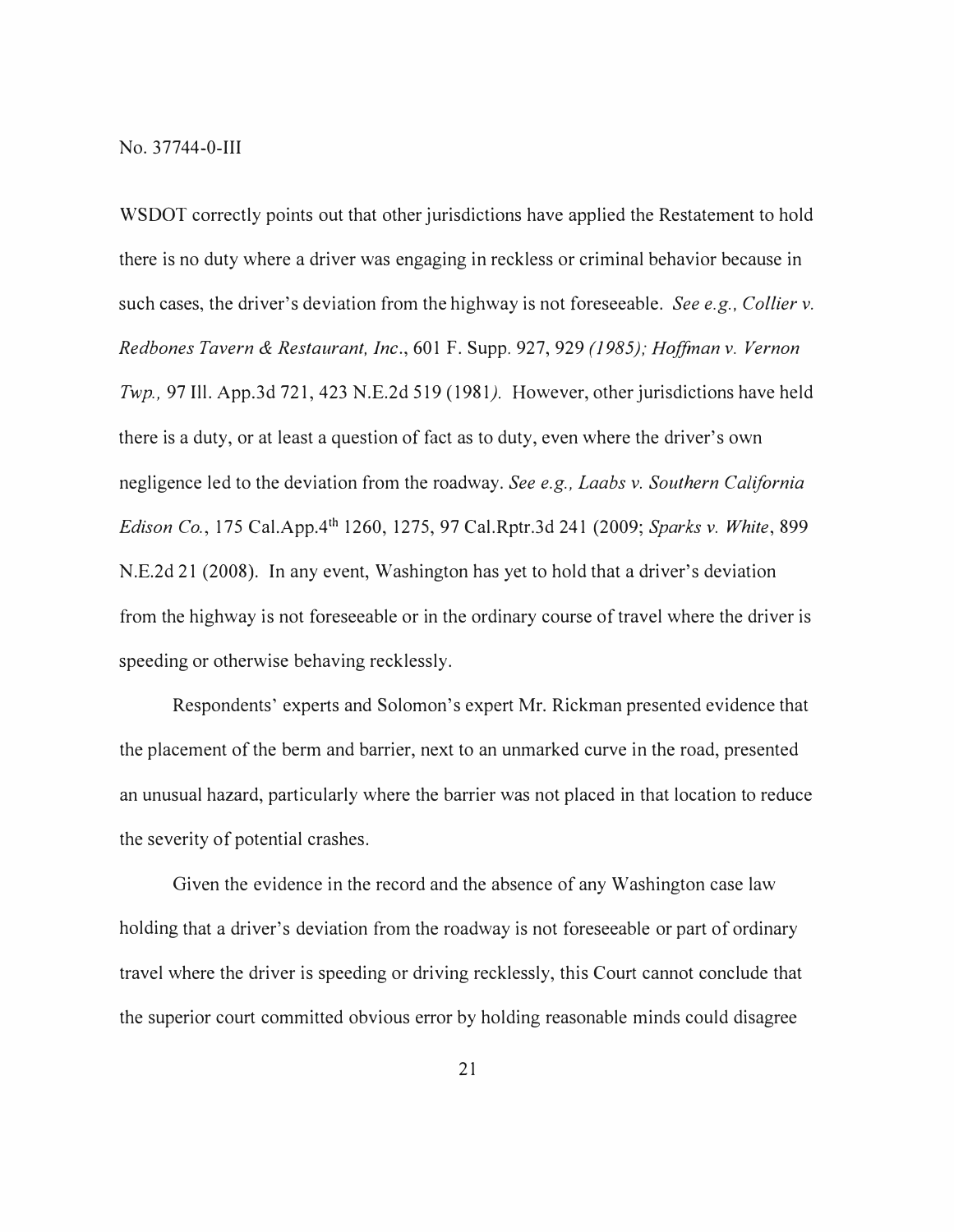No. 37744-0-111

as to whether WSDOT's placement of the barriers presented an unreasonable risk and whether WSDOT owed a duty here.

*b. Proximate Cause* 

WSDOT also contends the superior court erred by ignoring controlling authority requiring dismissal where Respondents' failed to demonstrate that WSDOT's placement of the barrier caused the accident. WSDOT contends that where it is undisputed that the same accident dynamic would have occurred even if the barrier and dirt berm had been moved 26 feet from the road, outside of the clear zone and the city's right-of-way, the City contends it was entitled to summary judgment.

As noted above, cause in fact is normally a question for the jury, unless the causal connection is "so speculative and indirect that reasonable minds could not differ." *Cho v. City of Seattle,* 185 Wn. App. 10, 16, 341 P.3d 309 (2014); *see also Hartley v. State,* 103 Wn.2d at 777.

WSDOT and the City's experts presented testimony that even if the barriers and berm were moved out of the City's right-of-way, Solomon would have hit the barrier at the same speed given the speed she was traveling at when she first attempted to brake. However, Respondents' experts presented testimony that the barrier and berm presented an unusual hazard that actually increased the severity of potential crashes, and opined that without the barrier, Solomon would have simply driven onto the flat and unobstructed lot,